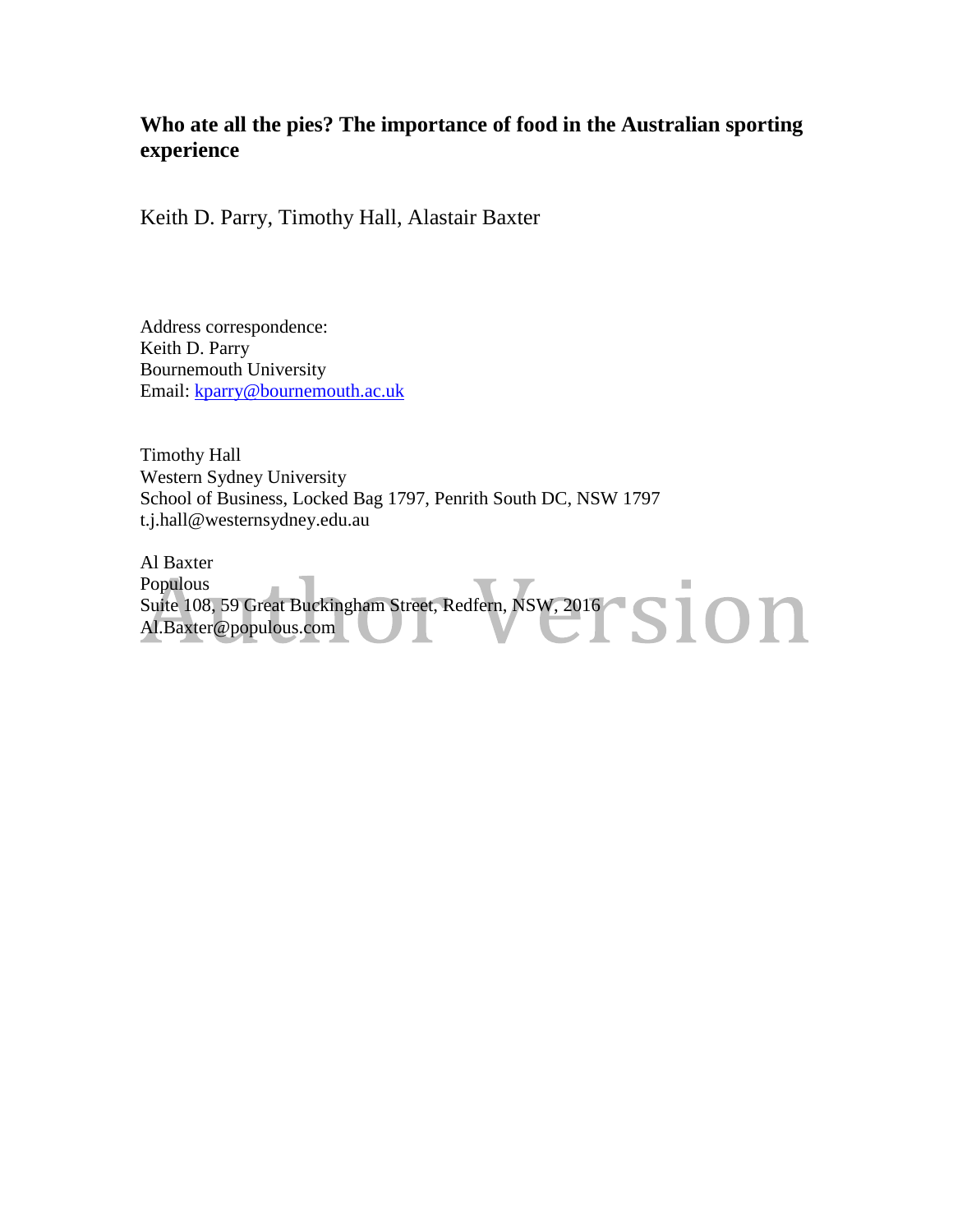### **Who ate all the pies? The importance of food in the Australian sporting experience**

#### **Abstract**

Australians watch live sport in large numbers and traditionally consume high quantities of meat pies, chips and beer within stadiums. However the food and beverage preferences of stadium-attending Australian sports fans are not well understood, particularly in comparison to their North American and European peers. This paper utilised a survey-based approach to understand the satisfaction of fans of Australia's national Rugby Union team with stadiums in Australia. While food and beverage offerings were found to be a particular point of dissatisfaction the price and service quality were found to be of greater concern than the healthiness of these. The study also drew on the researchers' observations and knowledge of recent Australian stadium redevelopments to examine how the traditional offerings may be changing. We conclude that in order to attract greater attendances from a wider market, stadiums in Australia need to provide more varied, higher quality, healthy food and beverage offerings that are both affordable and easy to eat.

**Keywords:** stadiums; food; food and beverage; sports fans; fan experience; healthy stadia

#### **Introduction**

Every year over two-fifths of Australians aged 15 and over attend a sporting event. This equates to almost 8 million adults attending each year (ABS 2012). However, while the average 2012 attendance figure for the Australian Football League (AFL) was almost 33,000 attendees per match the figures in other Australian sporting codes does not match this number (Sporting Intelligence 2013). For instance, the average figure in the National Rugby League (NRL) was only 16,423, which falls some way short of the National Football League (NFL) (68,278), German Bundesliga (43,331), English Premier League (36,464), and the Major League Baseball for example (30,517) (Barrett 2016). Indeed German Association Football team Borussia Dortmund averaged 80,451, NFL American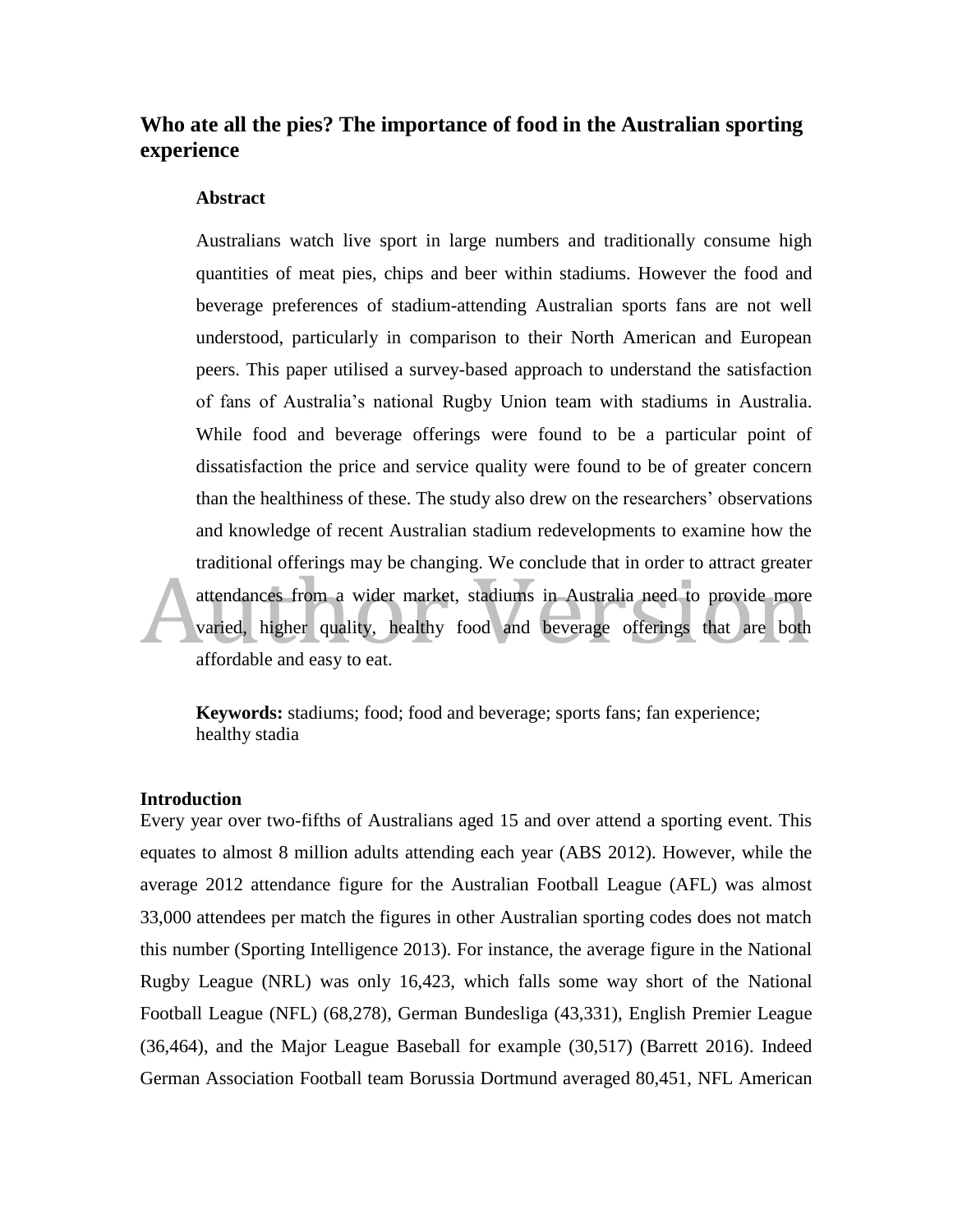Football team Dallas Cowboys 88,531, and NCAA American Football team Michigan 112,252 fans per match in 2012 (Sporting Intelligence 2013). With the amount of sport available on television increasing (Rowe & Scherer 2014), Australian sports teams may find it increasingly difficult to encourage an increasingly sedentary population to attend live events, especially if compounded by additional negative factors such as poor quality food and beverage at the stadium venues. This inactivity creates an interesting social obligation on professional sporting bodies to not only use sport as a spectacle for television, but to also encourage fans to be an active part of a healthier, sport inspired lifestyle (Parnell et al. 2015; Inoueet al. 2015; Anagnostopoulos 2012).

Academic studies into attendance and/or spectator satisfaction at sports events have been conducted across a number of continents, including North America, Europe, Asian, and Australasia, and in a number of sports, including golf, American football, basketball, association football and rugby league. Bouchet et al. (2011) argue that sports spectators share common characteristics and so it is possible to compare spectators across sports, time, and location. Analyses of these studies have revealed a number of factors influencing attendance at sporting events. In a Spanish setting it was found that attendance at sporting events was linked to social class (Lera-López, Ollo-López, & Rapún-Gárate 2012). Those spectators of middle and high social class, with average to high level of education and socio-economic status, had higher levels of attendance at professional sporting events. Gender differences have also been identified in the experiences of sports spectators. Men were more likely than women to evaluate the performance of athletes competing in the sport while fantasising that they were a part of the action. In such a way men would achieve a sense of flow during sporting competitions. Conversely women were more likely to appreciate the aesthetic beauty of the sport performance, by either men or women, and to evaluate the performance of athletes (Madrigal 2006).

There are many factors that influence a person's decision to attend a sporting event, such as price, transport, and availability of competing leisure activities. One factor, which has been examined in some detail, is that of the stadium itself. A number of studies found that the physical environment of a sports stadium influenced attendance (Hill & Green 2000; Wheaton 2004; Yusof & Lee 2008), however, there is also need for research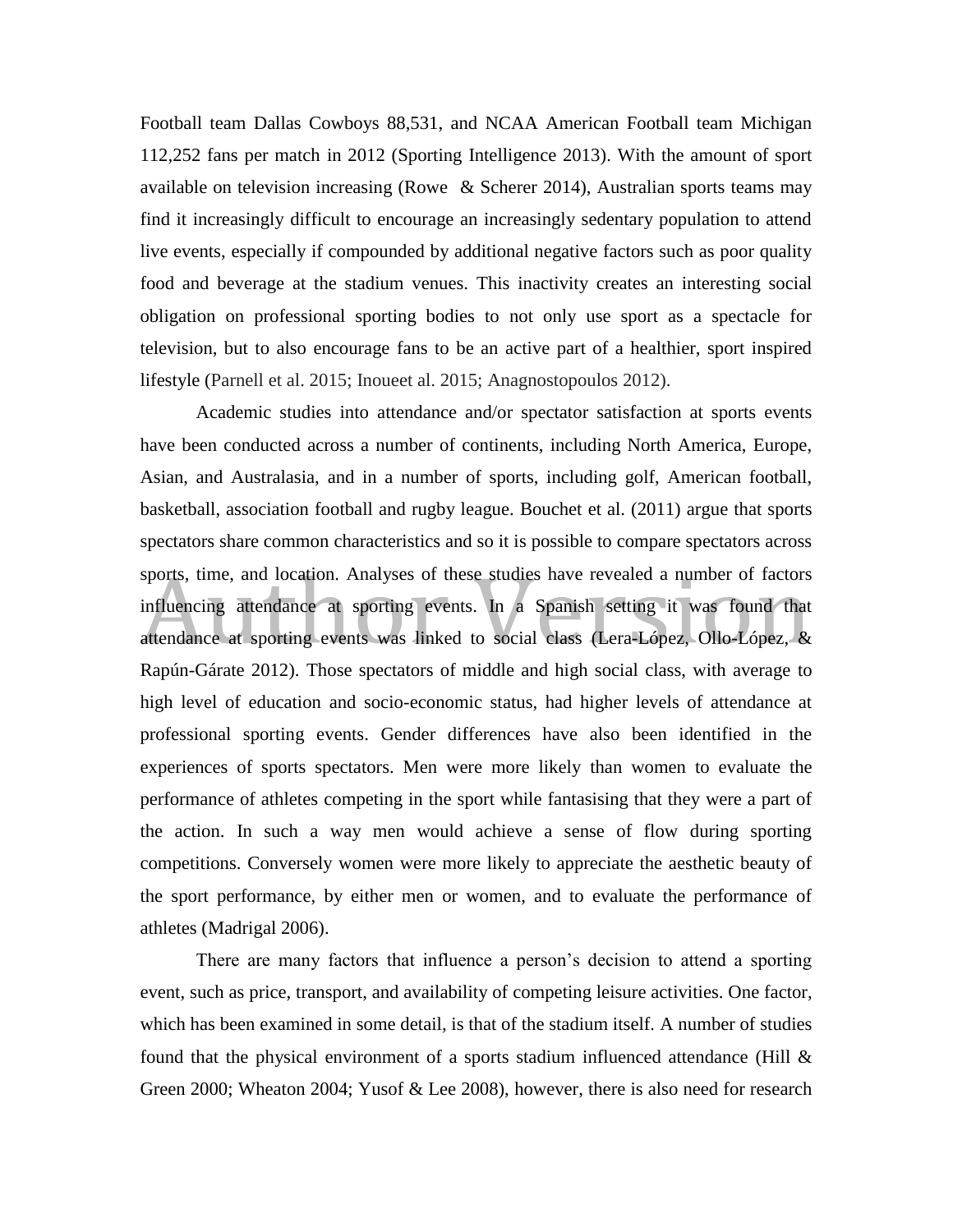into the less tangible elements of the sporting experience. Similarly, in Australia there are a range of influences which impacts on the less tangible elements of the sporting experience. This paper considers the importance of food in the Australian sporting context using a case study of fans of Australia's national Rugby Union team (commonly referred to as the Wallabies).

#### **At the stadium**

Once at a venue perceptions of service quality will impact on a non-avid spectator's satisfaction, which in turn influences re-patronage intentions (Wakefield & Blodgett 1996) as spectators who enjoy spending time at the stadium are inclined to return to the stadium for future games (Wakefield & Sloan 1995; Greenwell, Fink & Pastore 2002; Blank, Sweeney & Fuller 2014). However it is noted that most sporting teams will have a core of hardened fans who will attend regardless of factors such as team performance, weather conditions and stadium facilities. When spectators return to a stadium repeatedly over time a sense of identification with a venue can be developed (Penny & Redhead 2009). This love of place has been termed topophilia (Bale 1996; Ramshaw & Gammon 2010) and home stadiums have been found to generate location pride, awareness, and geographic memories (Ramshaw & Gammon 2010). Bale (1996, 167) suggests that stadium developers and planners have "too often ignored the power of topophilia", including the influence of food and beverage offerings.

In terms of the venue's sportscape, it has been shown that satisfaction is influenced by whether or not spectators feel crowded or cramped, and, therefore, poorly designed seating, with limited elbow room, impact on spectator satisfaction (Lambrecht, Kaefer, and Ramenofsky 2009). Wakefield and Sloan (1995) found that perceived crowding had the strongest effect on spectators' desires to stay or leave a stadium. In addition, where spectators have difficulty reaching important destinations, including the food and beverage outlets, there is evidence of increased spectator frustration and a decreased desire to stay at the venue and to return to future games (Wakefield & Sloan 1995; Wakefield, Blodgett & Sloan 1996; Greenwell, Fink & Pastore 2002; Sarstedt et al. 2014). The helpfulness of employees/volunteers can also impact (both positively and negatively) on spectator satisfaction (Lambrecht, Kaefer, and Ramenofsky 2009).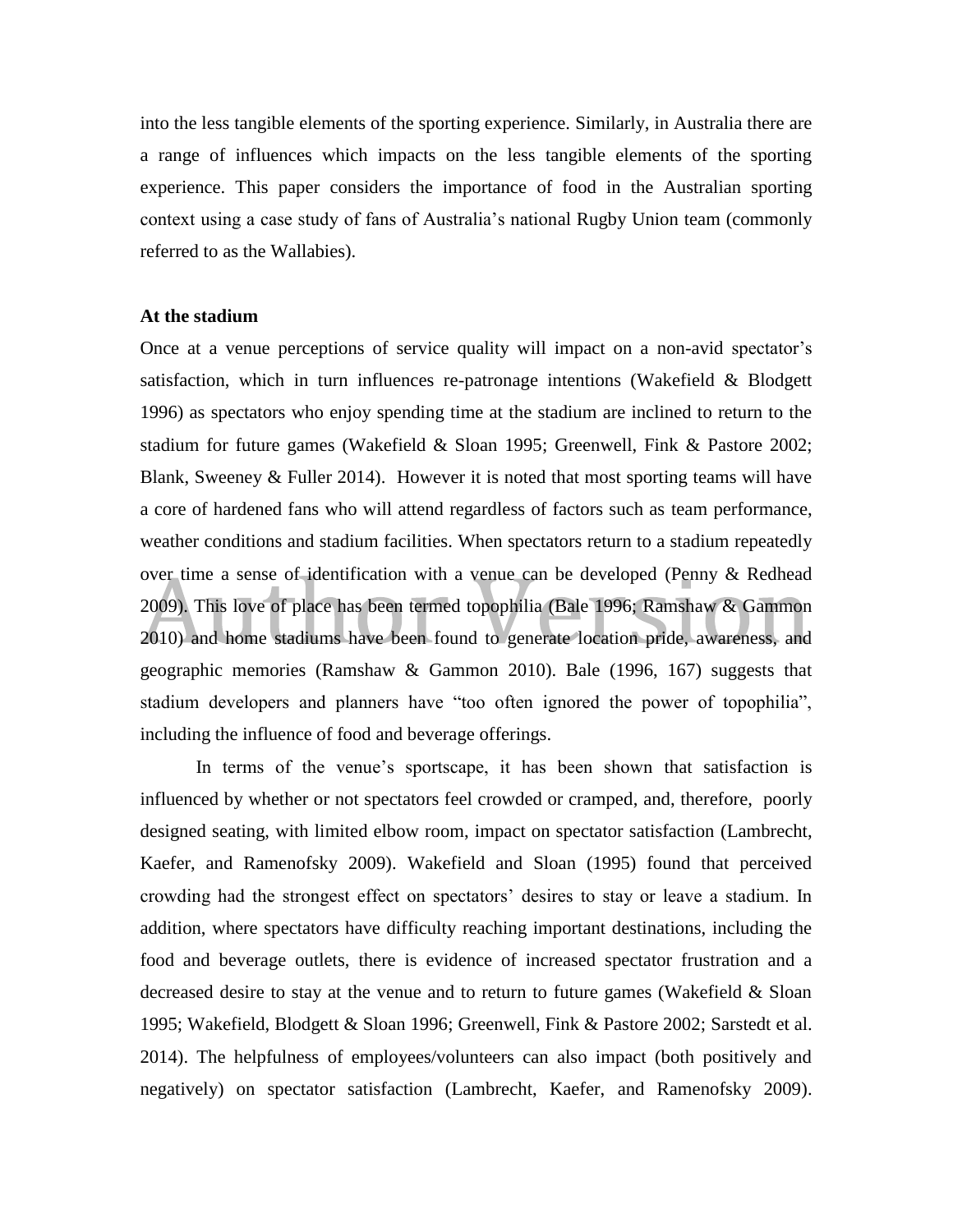Wakefield and Sloan (1995) also identified stadium food prices as an area of dissatisfaction for many sports fans. Spectators with access to hospitality facilities (such complementary refreshments, easier/closer parking, private seating) have been found to be more satisfied with the sportscape than general admission spectators (Lambrecht, Kaefer, and Ramenofsky 2009).

#### **Food choices**

Food plays an important role in the stadium experience (Sukalakamala, Sukalakamala and Young, 2013). Although there is increased awareness of the impact of diet on health, the food offered to spectators at sports stadiums continues to be of poor quality and typically is not healthy (Ireland and Watkins 2010). While there is no one definition of healthy eating options, organisations such as the World Health Organisation (WHO) offer discussions around levels of fat, sugars and cholesterol in foods (WHO 2015). Lee, Heere, and Chung (2013) draw attention to the tendency of sports teams to outsource food and beverage offerings resulting in little or no influence or control over the food and beverage sold in the venues in which they play, and frequently have no healthy eating policy (Drygas et al. 2013). Stadium food has typically been similar to the high carbohydrate, fat, and calorie offerings found in fast food restaurants (Sukalakamala, Sukalakamala, and Young 2013).

In Major League Baseball (MLB), as far back as the 1990s, there have been a (limited) number of healthy options available at venues, such as frozen yogurt, teriyaki bowls and fresh fruit (Roan 1997). However the more traditional offerings of hot dogs, pretzels, and peanuts have remained dominant. Newer venues such as Icahn Stadium, a multipurpose stadium in New York City that opened in 2005, offer healthier food options including pizzas made on whole-wheat pitas, wraps, grilled sandwiches and low-fat organic parfaits (Fabricant 2005). One MLB club, the San Diego Padres, have even combined in-game physical activity breaks for spectators with healthy and competitively priced foods (Yancey et al. 2009). Choices for food and delivery options have also increased in a number of venues. Yankee Stadium in the New York borough of the Bronx serves Latin food in addition to the obligatory hot dog and hamburger (Fernandez 2007). Miami's Sun Life Stadium has served multi-cultural menus including Handmade Turkey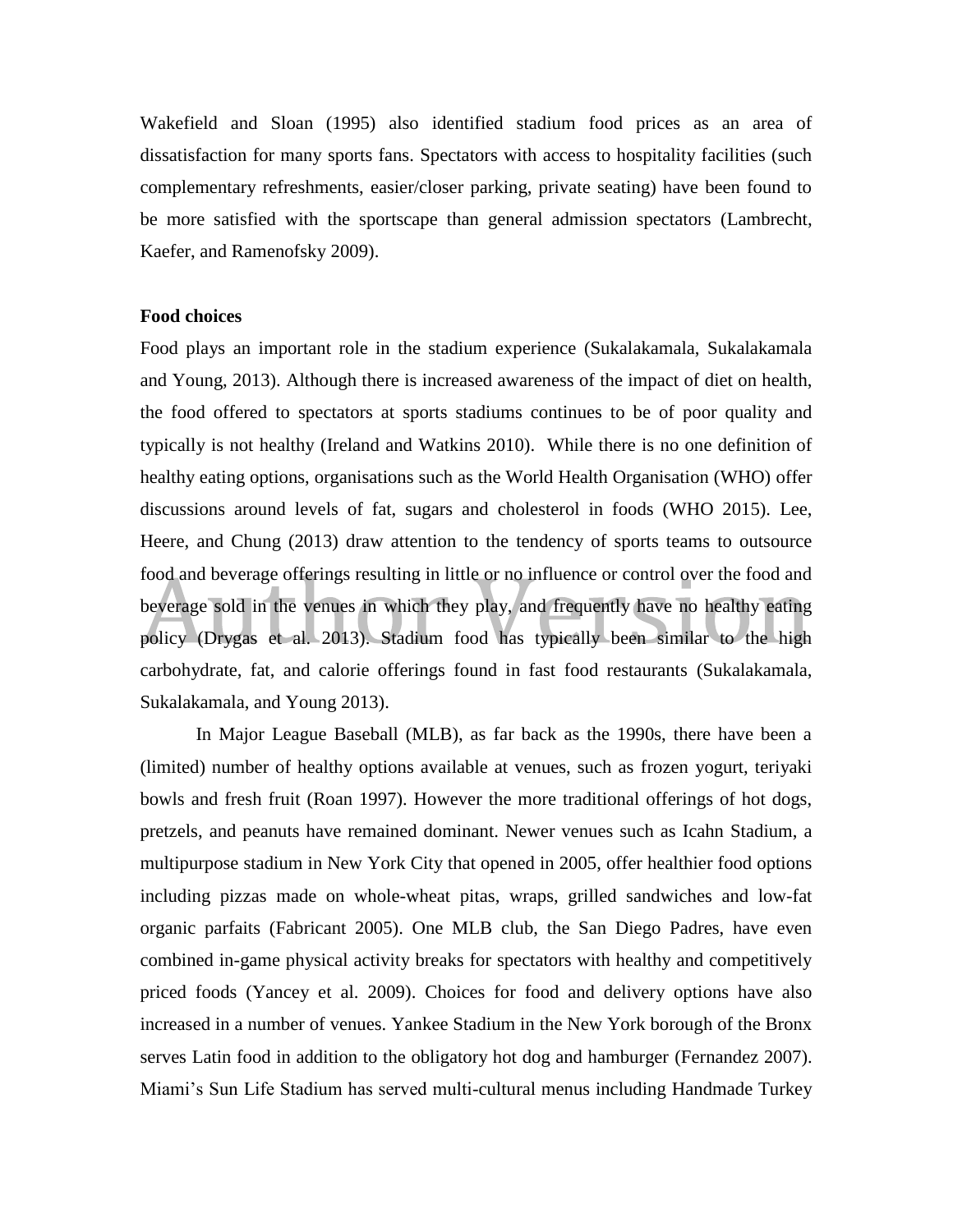Empanadas, baked potatoes, and a "Pizza Dog" – a foot-long hot dog baked in pizza dough. This variety demonstrates that stadiums across North America seem to be changing by offering greater food diversity including some healthier options.

A number of stadiums, such as Rio Tinto Stadium in Utah, now offer in seat food delivery (PRNewswire 2009). Elsewhere in the United States the San Francisco 49ers have developed a stadium app that shows the length of queues for beverages while the Aviva Stadium in Ireland utilises an app that allows customers to pre-order beverages (IRFU 2014). In Australia the Penrith Panthers are introducing a digital waiter app (Jones 2015) and the Sydney Cricket Ground (SCG) has introduced Q-Hopping technology that allows fans to order and purchase food and beverage using a mobile device (SCG 2014).

Perhaps in response to the limitations of stadium food tailgating, where fans set up portable grills or barbeques in stadium car parks and cook their own food, is a popular North American alternative to in stadium dining. Tailgating has been historically associated with College football in southeastern states of North America (Keaton, Watanabe, & Gearhart 2015) but its popularity is growing. While the primary motivation for attending a tailgate may be to socialize with friends and family (Drenten et al. 2009), food is an important element (James, Breezeel, & Ross 2001) and such activities allow fans to choose alternative foods, with tailgating menus now including ribs, steaks and seafood (Russell 2011).

While some North American stadiums have made moves to offer a greater range of good tasting food, many teams and stadiums still need to make greater effort to provide menus that reflect the needs of their fans (Lee, Heere, and Chung 2013). In many European countries sports stadiums are found in less affluent areas that are often surrounded by low-quality housing (Drygas et al. 2013). The spectators that attend these venues may be more familiar and comfortable with less healthy options. In the United Kingdom (UK) Ireland and Watkins (2010) identified that healthy eating is not something that most fans associated with Association football grounds. They found that such fans described the food on offer with terms such as '"awful", "abysmal" and "atrocious"' and highlighted a lack of both choice and options for those with dietary needs (2010, 684). Moreover according to a YouGov report, attendees at UK sports events believe that food is unhealthy (Tobin 2013). In addition to being of poor quality, food in European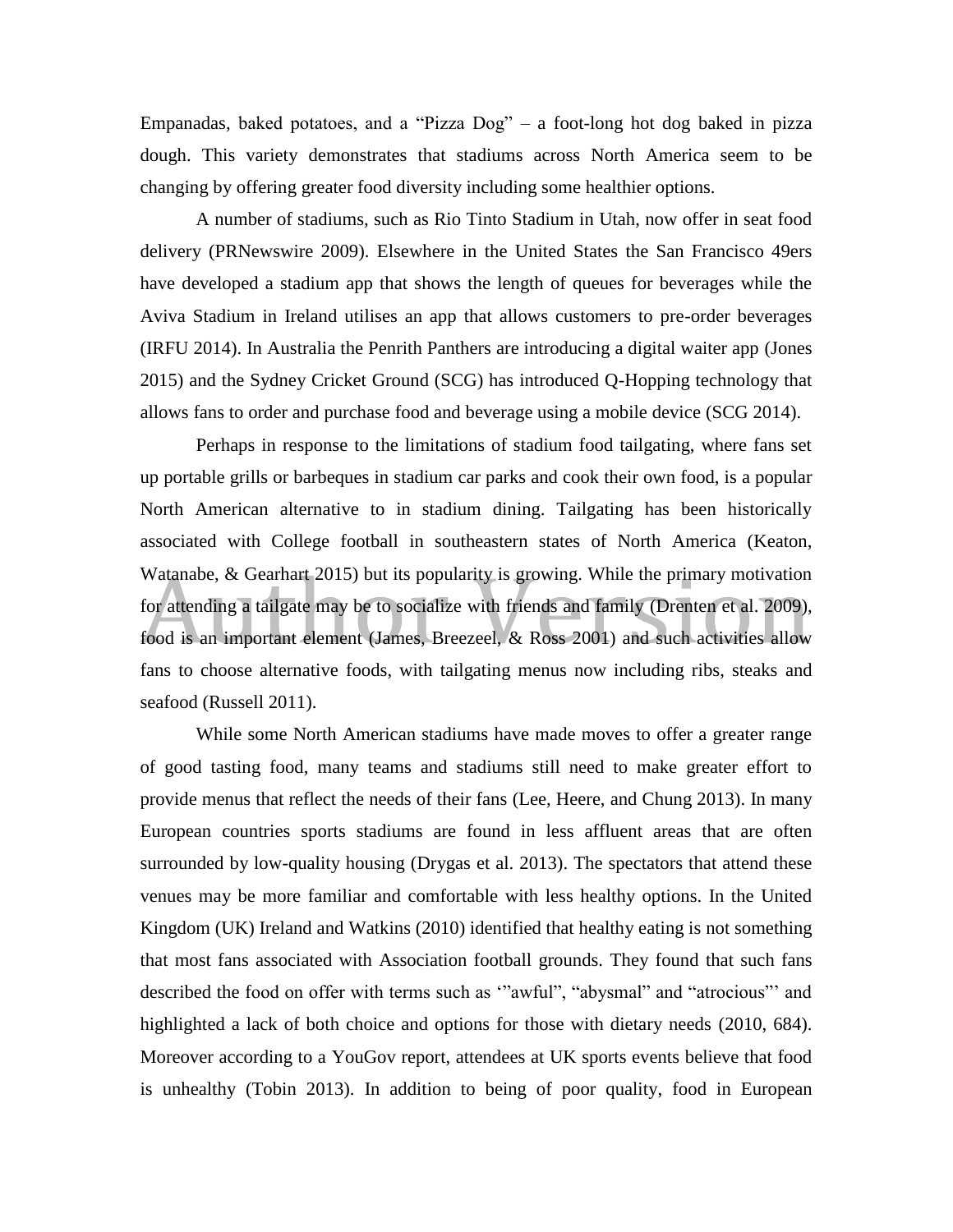stadiums is also perceived to be overpriced (Miles & Rines 2004; Sukalakamala, Sukalakamala, & Young 2013). For example, in their annual survey into the price of attending football matches, the BBC (2015) reveal that a pie can cost up to £4.50 (AU\$9.13 in January 2016) at some stadiums. However, it has also been found that some fans see "the match is a place for an occasional unhealthy pie [which] means it is unlikely that football fans will take easily to pies being removed from menus" (Ireland & Watkins 2010, 685).

In Australia meat pies are rather more than an occasional match day food. The meat pie is a traditional food at Australian sporting events and has been equated with the American hotdog (Kovaricek 2010). The meat pie is such traditional fare in Australia that in 2013 one of Australia's iconic venues, the Melbourne Cricket Ground (MCG) alone sold over 300,000 pies (Veenhuyzen 2014). The MCG also sold 600,00 servings of hot chips, 95,000 jam doughnuts, 65,000 burgers and 40,000 pizzas in 2013 (Rolfe 2014). Across Australia stadium menus have been rather predictable with meat pies, hotdogs, chips, and burgers dominating, all of which are typically washed down with beer. As with other countries, Australian venues have been criticised for over-pricing their food and beverage offerings (Tarbert 2015). However studies into Australian fans' perceptions of these offerings are limited.

Sports fans are not homogenous and there are differences in the behaviours and attitudes of fans of different sports (Parry, Jones & Wann 2014), and so it is important for service providers to understand the wants and needs of their particular fan base to ensure a satisfying experience. In its simplest form, service providers need to understand the different wants and needs of male, female and family spectators. With the nonhomogeneity of sports fans in mind it is important that each sporting code gains an understanding of their fans and their expectations. Furthermore, while a small number of studies have focussed on Australian sports fans (for instance Hill & Green 2000; Hall, O'Mahony & Vieceli 2010) the Australian market remains poorly understood. Drawing on data from a survey of sports fans and the researchers' engagement in this field this study aims to bridge these gaps by investigating Australian fans' perceptions of sports stadiums and the food and beverage offerings in these.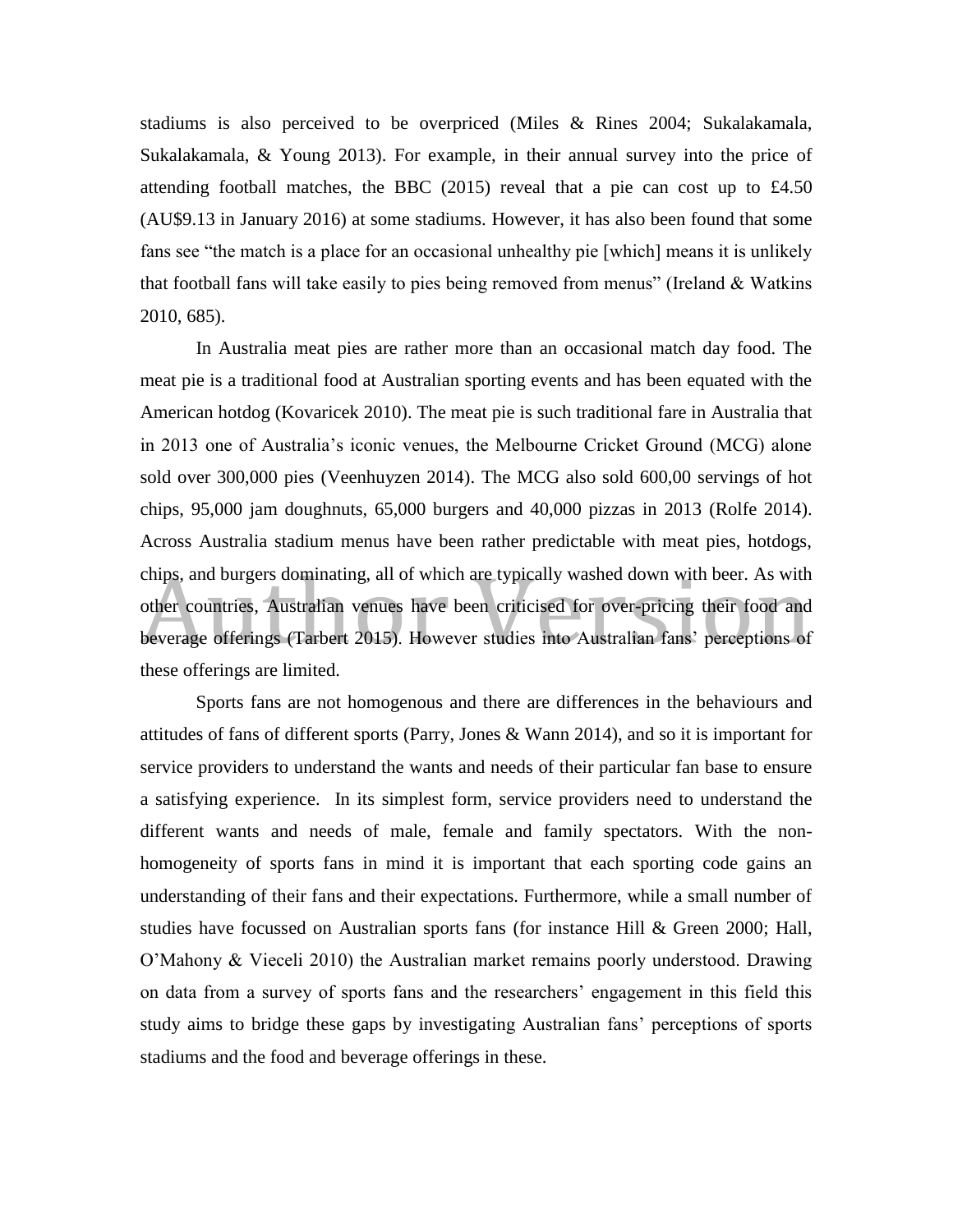#### **Methodology**

To facilitate comparison to previous research, the methodology adopted in this study was based upon those used in the studies by Wakefield and Sloan (1995) in their study into sport service quality in Japan and America, Wakefield, Blodgett and Sloan's (1996) investigation into spectators' desire to stay at sporting events, Yoshida and James' (2011) and Byon, Zhang and Baker's (2013) examinations of service quality. A concurrent mixed methods, survey based design was primarily utilised.

#### *Participants*

Supporters of the Wallabies team on one of the Australian Rugby Union's membership databases were provided with an email invitation to complete an electronic survey on behalf of the researchers. A total of 293 completed surveys were utilised as part of a pilot study in stadium satisfaction. The majority of those completing the survey were male (87.7%) and participants were primarily over the age of 41, with this category representing 95% of the sample group (mean  $=$  57.8, SD 10.0).

The majority of participants (93.3%,  $n = 249$ ) were located in the state of New South Wales (NSW), which is on the east coast of Australia. The two NSW-based stadiums featured in the survey were ANZ Stadium (27.1%) and Allianz Stadium (51.7%), both of which are in Sydney. However it was noted that some of these members were prepared to travel interstate to attend games with responses from fans indicating that both Suncorp Stadium in Queensland (17.8%) and Etihad Stadium in Victoria (3.4%) were the most recently visited stadium. Of all respondents, over 60% had attended a game within one month prior to the survey. It was evident that there is a social element to attending a rugby match with 55.9% of respondents indicating that they attended a match with family, while a further 40.5% indicated that they attended with friends. Interestingly an overwhelming majority of female respondents (73.0%) indicated that they attended with family. With sociality playing such an important role it was hypothesised that food would also be important for these fans.

#### *Measures*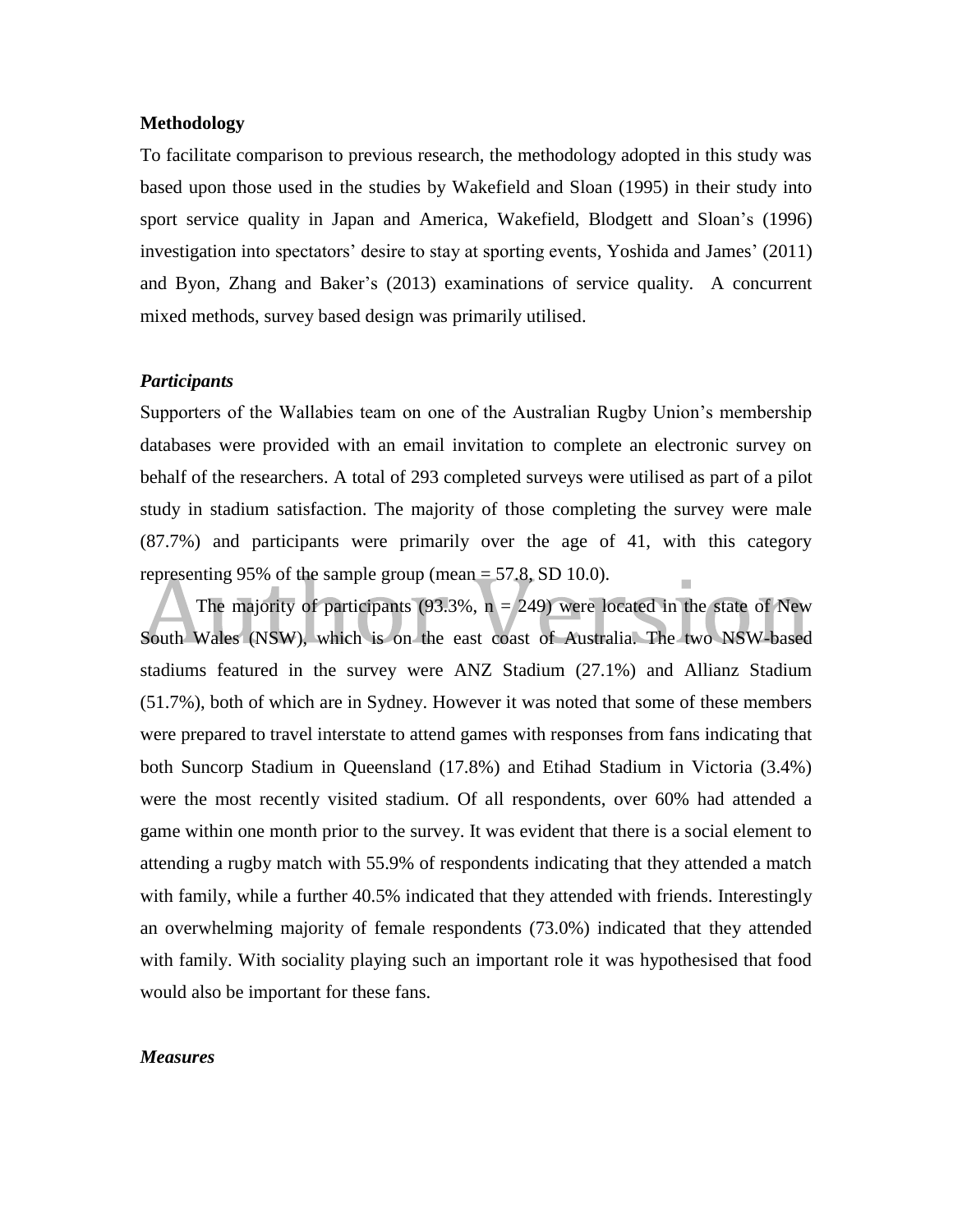The questionnaire contained three sections. The first section asked participants to provide basic demographic information regarding gender, age, postcode and details on their most recent visit to a sports stadium. In the second section participants indicated their agreement with a series of statements based on their feelings towards the stadium they had identified. The survey utilised eight scales; getting to and around the stadium; stadium aesthetics; entertainment; screens and scoreboards; seating; food and beverage; stadium atmosphere; and stadium management – the survey scales can be found in appendix 1.

To enhance the reliability and validity of the research tool existing scales (that had previously been tested) were used, or adapted, for the purpose of this study. Additional questions relating to the design of the stadium and topophilia were added to scales previously utilised by Wakefield and Sloan (1995), Wakefield, Blodgett and Sloan (1996), Yoshida and James (2011) and Byon, Zhang and Baker (2013). Additional questions were added following discussions with a leading sport architect and based on the researchers' knowledge and observations of sports fans. The survey was then piloted with a small sample to test the face validity of the new research tool. The questionnaire was found to work well and needed few changes.

Participants were provided with multiple Likert-type scale items, with five point response options, for each scale ranging from  $1 = not$  at all to  $5 = very$  much. A single pre-existing scale could not be found that covered all aspects of the sporting experience and so a new scale was developed for this study. Mean scores were calculated for each individual scale item and, to allow comparisons across scales, for each scale. Given that a five-point Likert-type system was used, a mean score of greater than 2.50 was taken to indicate that respondents were satisfied with a particular scale or item.

The final section provided respondents with the chance to provide their thoughts of the most positive and most negative aspects of the stadium via two open-ended questions: *What aspects of the stadium do you consider to be particularly positive?* and *What aspects of the stadium do you consider to be particularly negative?* Answers to these two questions were collated and then initially displayed via a word cloud, before being thematically analysed. Word clouds present the most commonly used words arranged with the size of the word corresponding to the frequency of its occurrence in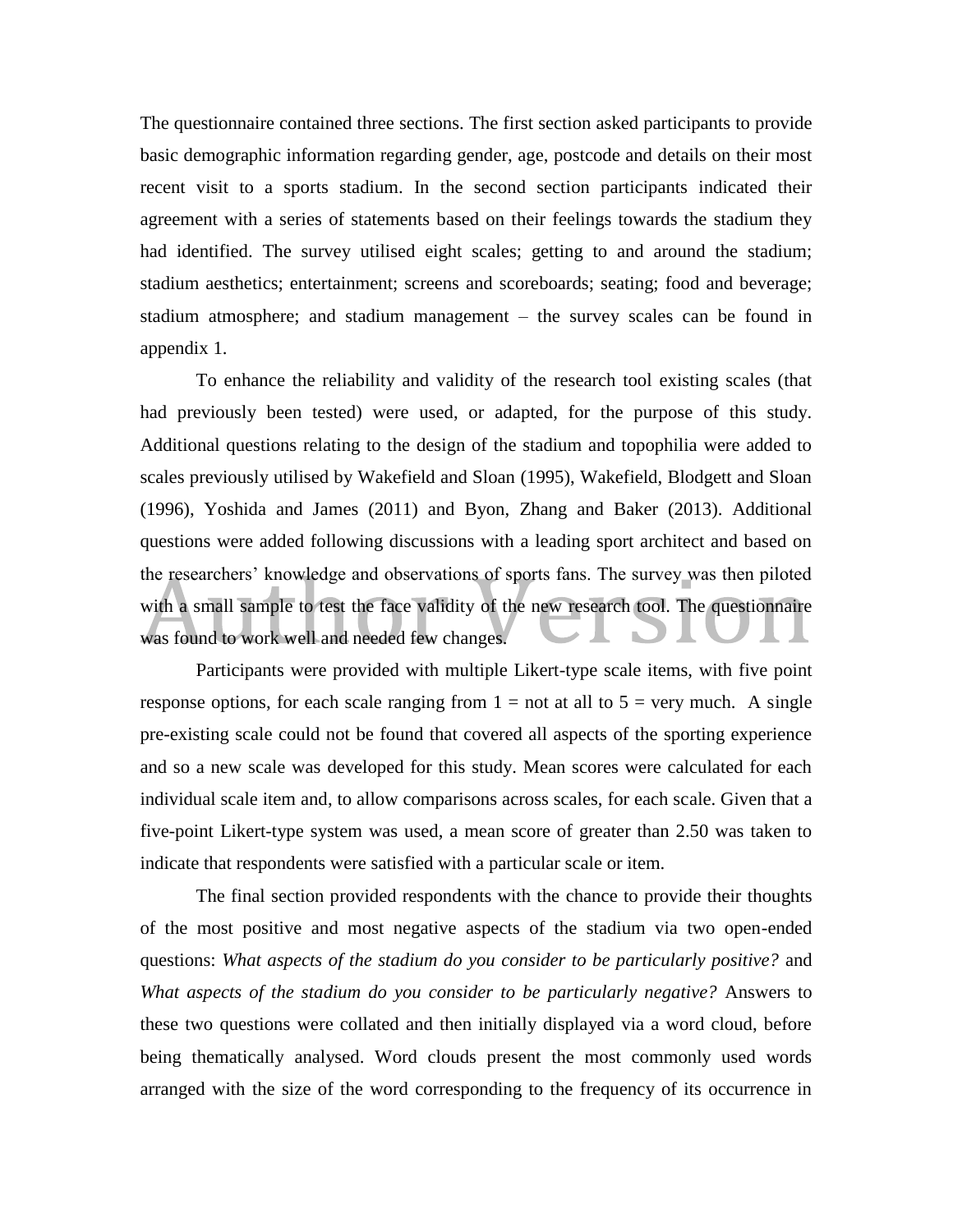responses. Such a visual trend analysis approach has been dubbed as a "simple yet effective approach" (Hunt, Gao & Xue 2014, 851) that is able to provide instant insight into responses. Such an approach has been used previously in a variety of studies such as those by Ahearn (2014), Hunt, Gao and Xue (2014), and Guggenheim et al. (2015).

#### **Findings and discussion**

As shown in Table 1 participants were most satisfied with Seating and Stadium Management and least satisfied with Entertainment and Food and Beverage offerings. The scores for the Food and Beverage scale (1.89) and the Entertainment scale (1.79) were considerably lower than other scales, and this indicates dissatisfaction with these elements. However, it should be noted that the ARU members are likely to have personal and emotional connections to the Wallabies. Therefore, such traditional spectators are likely to be less consumption focussed, with entertainment and other commodificationdriven features of sport having less influence over them (Giulianotti 2002). The low score for the Food and Beverage scale was therefore identified as being the greatest point of dissatisfaction for participants and required further investigation.

#### INSERT TABLE 1 HERE

Food and Beverage was the second-lowest ranked scale and no single scale items received a mean rating higher than 2.16 out of 5, with the price of food rated the lowest (mean  $= 1.66$ ). Of the stadiums included within the survey, ANZ Stadium was rated the poorest in seven of the nine scale items. Etihad Stadium proved to be the 'best' performer for Food and Beverage with an overall mean rating of 2.28.

#### INSERT TABLE 2 HERE

Through an analysis of qualitative responses it was evident that participants enjoyed those stadiums that were in close proximity to city centres, as the availability of restaurants and bars allowed them to socialise before and after the game with friends. In terms of food and beverage offerings positive attitudes only otherwise referred to the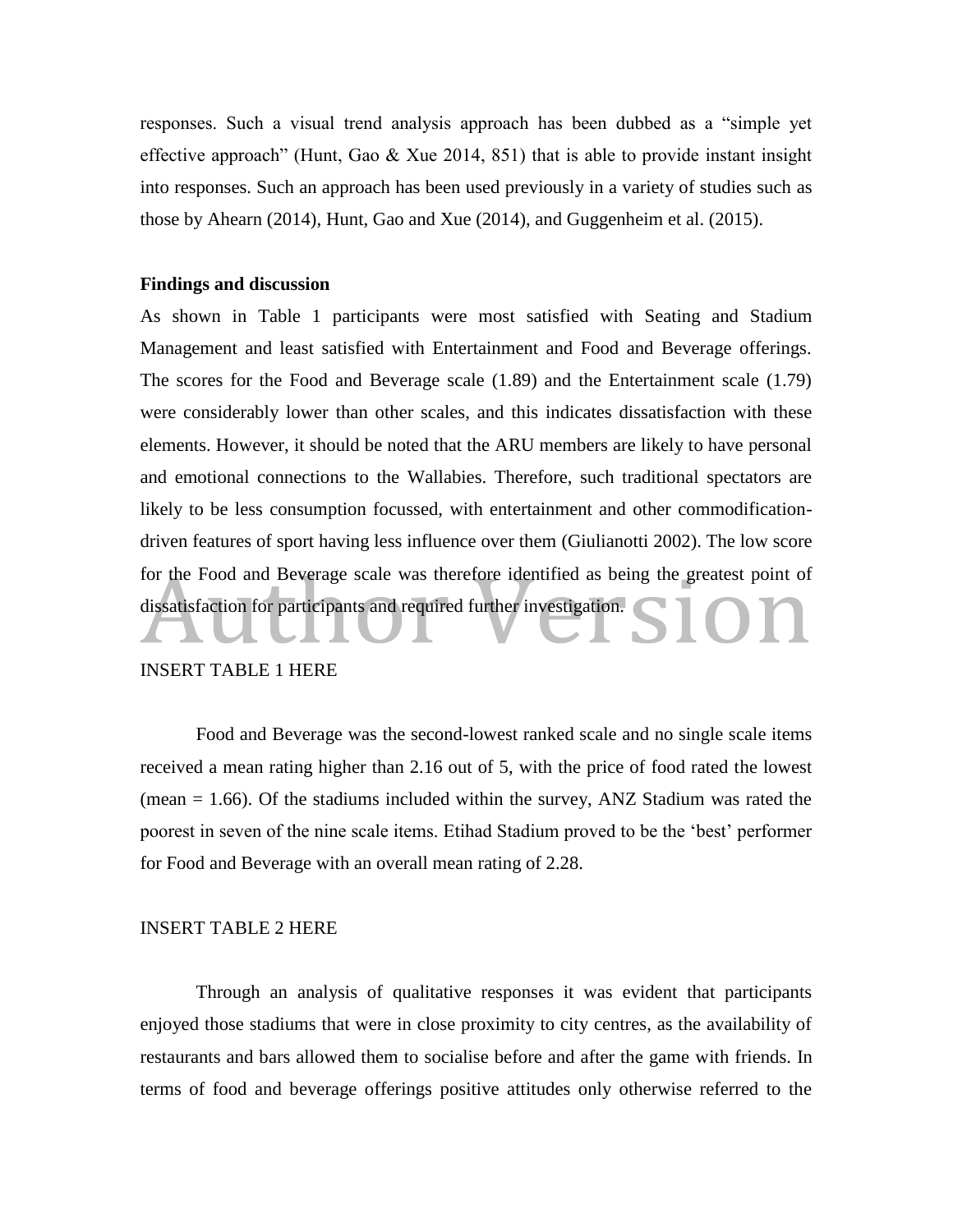convenience of within-stadium outlets. However, in response to the question *What aspects of the stadium do you consider to be particularly negative?* there were numerous food and beverage-related responses and the word cloud below (see figure 1) clearly shows food and beverage provision as a particular point of dissatisfaction.

#### INSERT FIGURE 1 HERE

Responses to this question indicated that there is a need for a greater variety of food options at stadiums. Some participants were looking for options that present healthier alternatives to traditional fast foods and they are also looking for increased quality in what they can buy. Comments indicated that the poor food quality and the lack of healthy options meant that some participants did not eat at stadiums:

No healthy food options – I do not eat at the ground because of this.

Terrible food choices (no fresh/healthy food at all) & exorbitant prices.

However comments relating to the food and beverage options available, and in particular to healthy options, were far less common than comments on the price and time taken to be served. Terms such as "extreme" and "exorbitant" were used to describe the prices of food and beverage at venues. In addition to the price of food and beverages respondents also indicated that there was a limited number of ways in which to order and receive food. This limited number of delivery options then results in difficulties around queuing for food and beverage that further impacts on the fan experience. The standard of service was a common theme with a number of respondents suggesting that inexperienced staff contributed towards poor levels of service quality. The frustration with the food and beverage options appears to be long-standing and was exemplified in the following comment:

Catering has always been an issue, many surveys over the years with limited change.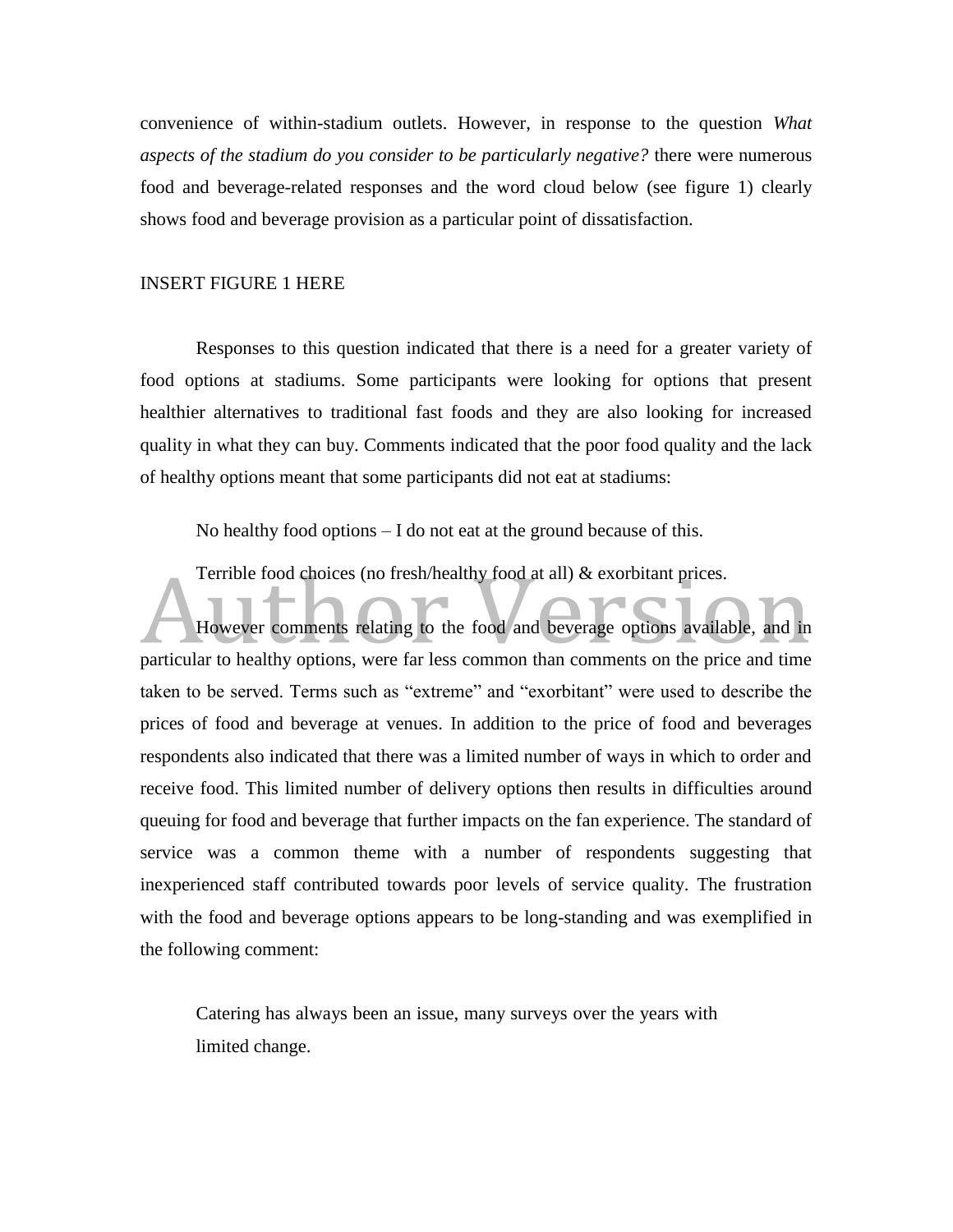The high price of food in Australian stadiums has been criticised by fans and the media alike and it is perhaps unsurprising that this should also be the case in this study. Australian fans want affordable or 'value for money' food that is served quickly, and increasingly without the need to queue. As was found to be the case with European fans it is worrying that these considerations are believed to be more significant than healthy food options (Miles & Rines 2004; Ireland & Watkins 2010; Sukalakamala, Sukalakamala, & Young 2013). While in the UK having a pie at a sports match is seen as being a guilty pleasure (Ireland & Watkins 2010) this is not the case in Australia as pies are much more popular in the wider society. In Australia the tradition of eating pies (and similar foods) may therefore be hard to move away from. Although this may be more evident for Australian males rather than females where there is some evidence to support Australian male's preference for both fast food and meat options (Savige, Ball, Worsley, Crawford 2007).

#### **Recent developments**

Recent Australian stadium redevelopments may suggest that the tradition of poor food and beverage offering is changing. The Adelaide Oval and SCG Northern Stand redevelopments have included better quality food options, which spectators appear to have embraced. Between 2008 and 2014 the Adelaide Oval was redeveloped to include a new mid-price corporate product called the Stadium Club. The food offered at the Stadium Club included the 'Hill of Grace Restaurant', an à la carte restaurant specialising in local seasonal food and local beverages.

#### INSERT FIGURE 2 HERE

As mentioned in an email to the research team from Adam Hannon, September 23, 2015 the stadium operator took a "leap of faith" initially in developing the Stadium Club, as nothing similar had been offered at a stadium in South Australia. It has proven to be popular as Stadium Club memberships reached 96% capacity for the 2014/15 and 2015/16 seasons, memberships were at 100% capacity (with a waiting list) for the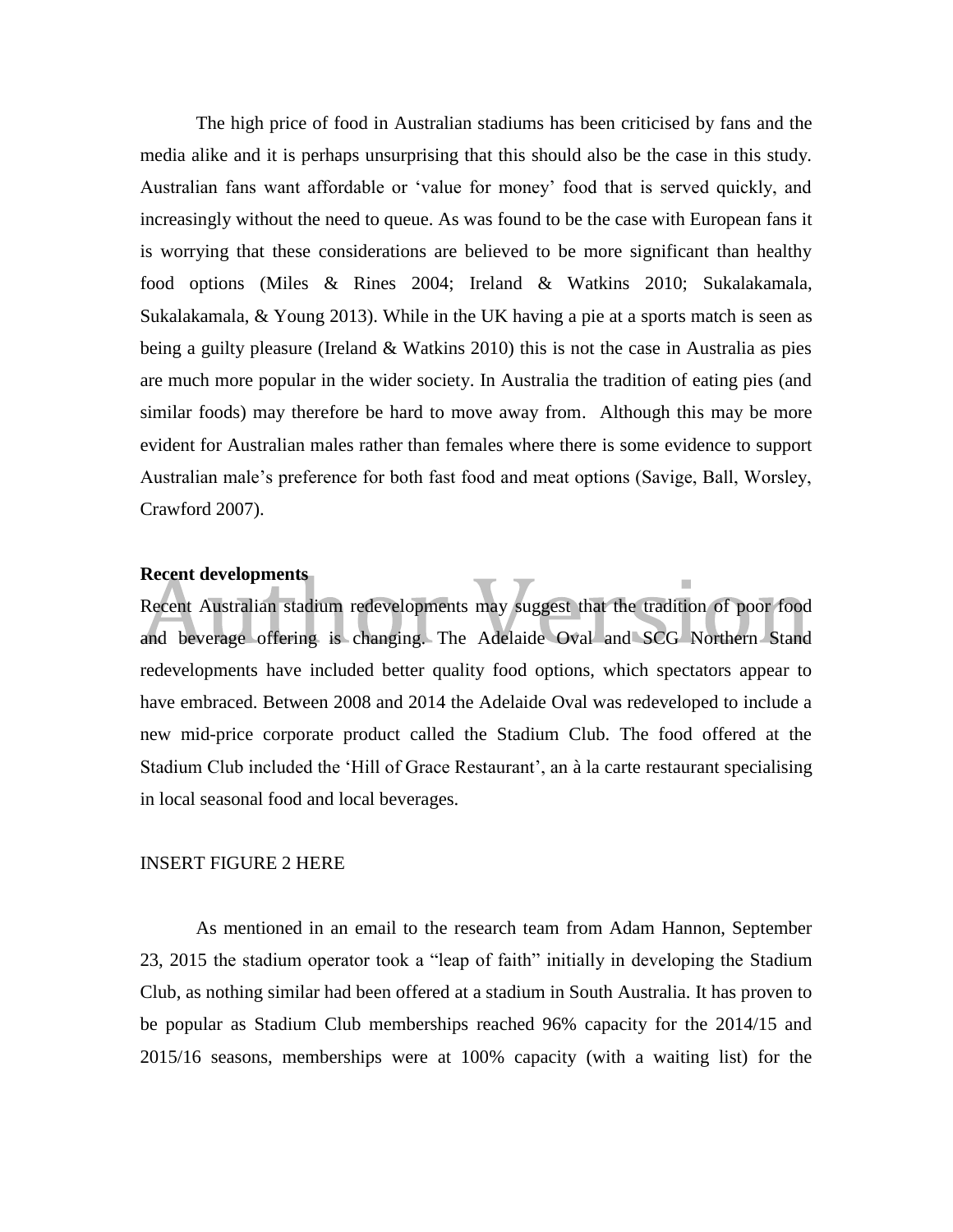upcoming 2016/17 season and event day attendances totalled 40,265 from March 2014 – March 2015.

The 2012-2014 SCG Northern Stand redevelopment included a 'food court' style food area and a microbrewery bar area offering higher quality and healthier food options, such as Doyles brand seafood and Noodle Shack brand Asian food, and higher quality custom beers. These healthier and higher quality food and beverage options constitute 11 of the 31food and beverage counters in the redeveloped stand.

#### INSERT FIGURES 3 AND 4 HERE

As with the Adelaide Oval example, the food and beverage offering in the new SCG redevelopment has also been very popular with spectators. In a conversation with the researchers SCG Trustee Stuart MacGill, January 23, 2015 revealed that food and beverage sales for the opening 2015 cricket Test match surpassed the equivalent 2012 sales by 40%, exceeding SCG Trust estimates by 30%. Interestingly, the new SCG food court still offers burgers, pizzas and pies (albeit made-to-order burgers and pizzas and high quality gourmet meat pies). The popularity of the food at the new food court area may have as much to do with food quality as it does with being a healthy option but gourmet products may be expected to contain higher quality ingredients and should, therefore, be healthier. Despite the range of perceived healthier options there is still only a limited vegetarian offering available with a small number of outlets; providing an inadequate range of vegetarian meals. The food court and associated outdoor dining area are also open for major events held at other venues within the SCG precinct, expanding and enhancing the food and beverage offerings at adjacent grounds and improving the pre and post-match spectator experience.

Both of these examples would suggest Australian spectators are willingly to move away from low quality unhealthy food options if given a reasonable alternative. However, as was found in Lee, Heere, and Chung's (2013) study stadium operators in Australia commonly outsource the operation of food and beverage outlets to external contractors. By relinquishing control over these offerings Australian stadiums do not have direct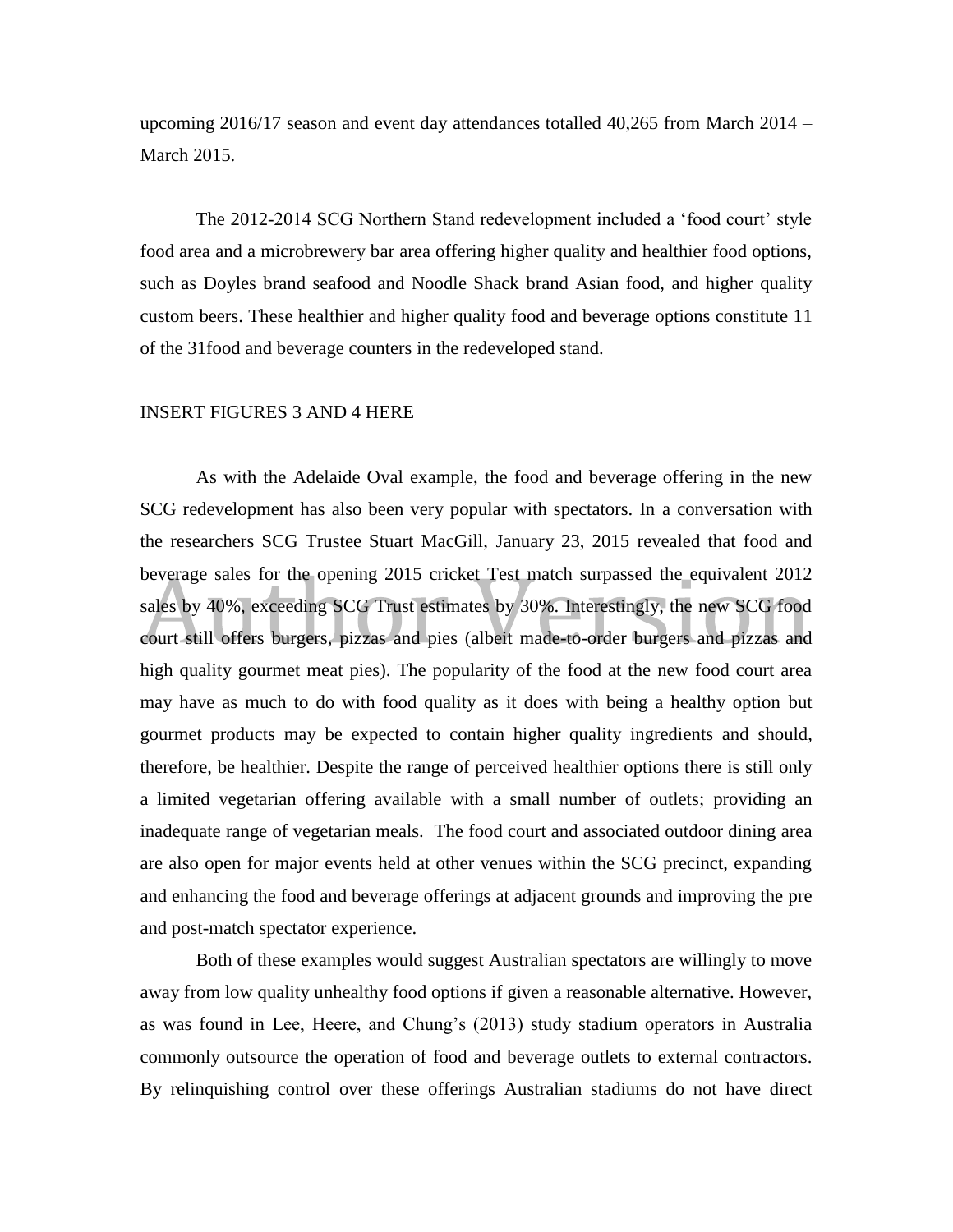control over the choices provided to spectators and cannot ensure that healthy options are provided. In addition external contractors typically operate a business model where costs are minimised and may prefer to offer cheap to produce food and beverages, again typified by pies, with larger returns than more expensive or more time intensive alternatives. As sporting organisations seek to increase the stadium attendance there may be a case for a revised business model which is driven by the need to provide a range of quality, healthy food options to meet the needs of fans of all ages, as opposed to a business model which pushes quality down in order to maximise profits.

#### **The future for stadium food in Australia**

Food and beverage offerings were found to be a point of frustration for fans of the Wallabies. From an analysis of qualitative answers this frustration was due to a combination of the price, the ordering and delivery options, and the perceived poor service quality. In particular, food and beverage prices were seen to being too high for the quality and variety of food on offer. While the Etihad Stadium and the MCG in Melbourne have recently dropped food prices (Rolfe 2015) these are still higher than those at sporting events elsewhere. For instance the Augusta National Golf Course, home to the US Masters maintains much lower prices with the highest priced food item only US\$3 (AU\$4.28 in January 2016) and the most expensive beverage is US\$5 (AU\$7.14) for an imported beer (News Limited 2015). The variety of food available in North American venues is also certainly not seen in Australian stadiums and Australian sports fans are not unaware of such global comparisons and are unhappy with being asked to pay AU\$5 for a bottle of water or AU\$5 for a pie of poor quality (Cherny 2015).

Australia lags behind other nations in terms of food and beverage offerings in its stadiums and the data from this study reveals the levels of dissatisfaction felt by Australian spectators with the traditional offerings. Our observations of recent stadium redevelopments reveal that Australian spectators have embraced changes in stadium food and beverages, as shown by membership and sales figures for the Adelaide Oval and the SCG redevelopments respectively. The onus is now on other Australian stadiums who are yet to improved their food and beverage offerings to follow the example of the Adelaide Oval, the SCG and their North American counterparts to provide more varied, higher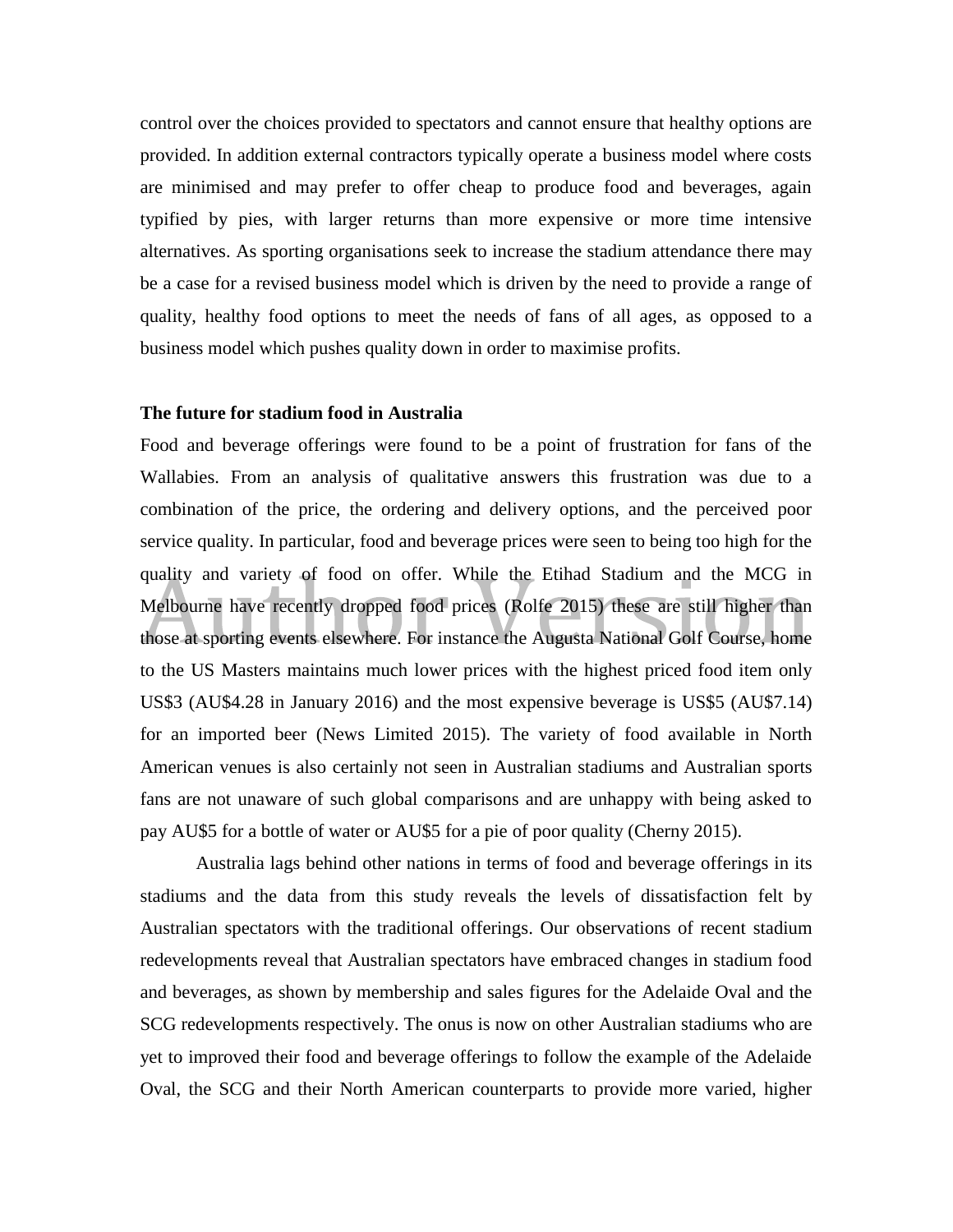quality, healthier food and beverage options that represent better value for money. Australian spectators are likely to always eat all the pies but are now demanding these are high quality, healthy and value for money.

#### **Recommendations**

For stadium food options (outside of corporate à la carte offerings) to be considered realistic alternatives to the current pies, chips and pizzas we would recommend a number of principles be followed. Any alternate would need to be:

- At a similar or better price than current offerings;
- Quick to order/be served;
- Easy to eat (ideally with one hand);
- Portion controlled meals factoring in nutritional requirements;
- An existing popular food choice in the city the stadium is located.

One suitable alternative, which seemingly follows all of these principles, is the Australian version of the Japanese Nori or sushi roll. Sushi rolls are increasingly popular in Australian shopping mall food courts (Langley 2015), they are quick and easy to order and serve (they are almost always pre-prepared), they can be eaten with one hand, are generally healthy (although this depends on filling) and at AU\$3-\$3.50 each they are cheaper than pies and burgers. One added benefit of such an offering is that non-meat fillings are common and they would provide a good option for those spectators who do not eat meat. Further research investigating female and family food preferences would benefit stadium food service providers particularly if this has been one of the barriers to attending live sport venues as reflected in low attendance figures for females.

We also recommend that future research explore the offerings found in the food courts of large shopping malls (such as Westfield shopping centres in Australia – see Figure 5). These food courts have infrastructure and patronage similarities to Australian stadiums and yet provide multiple and varied, high quality options to customers. The SCG Northern Stand redevelopment has shown the food court layout can physically work in the stadium environment and further research should explore the feasibility and benefits of including such options in stadiums.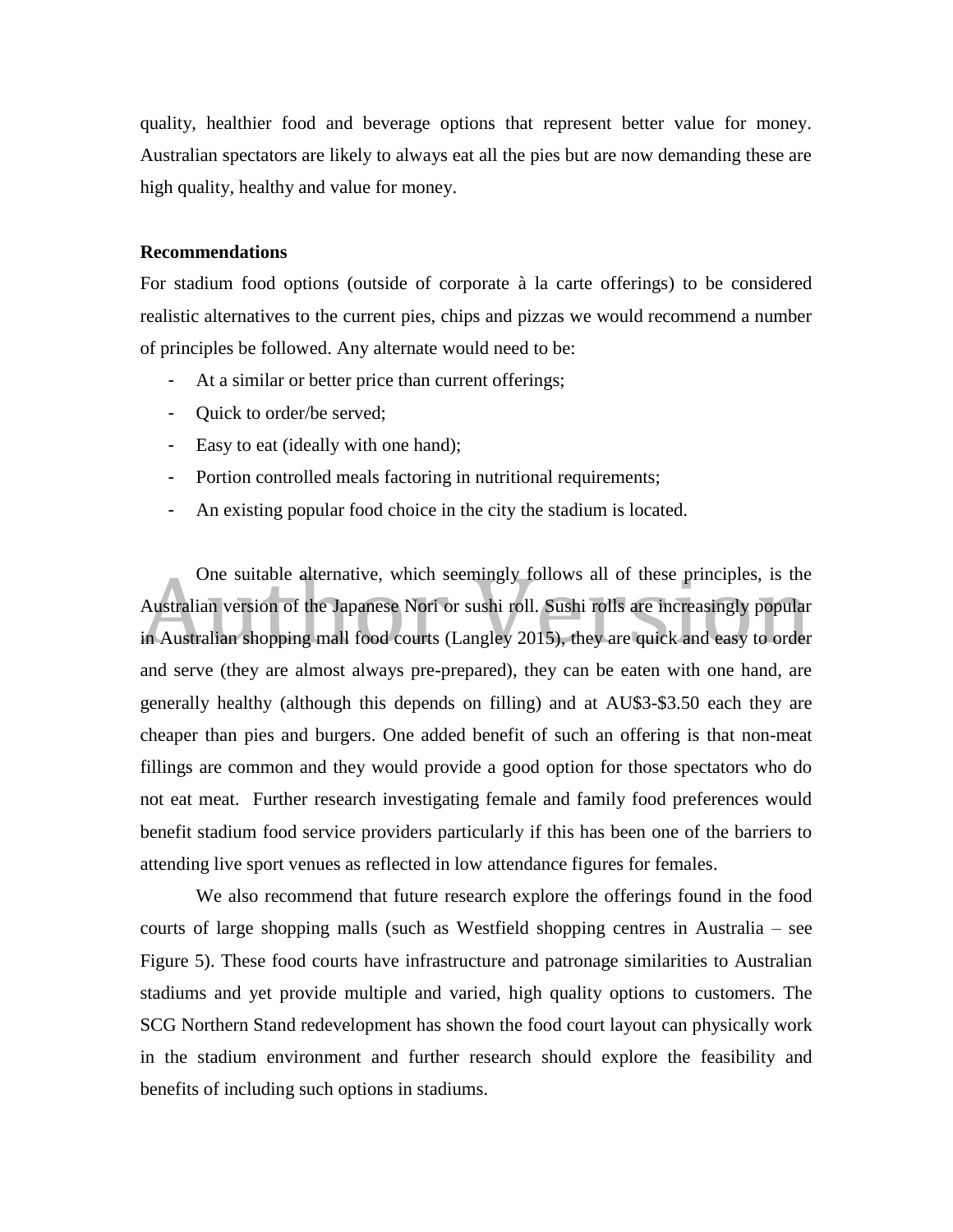#### INSERT FIGURE 5 HERE

While these recommendations offer the potential to draw larger crowds from more diverse population groups to stadiums, there will be a minimal impact unless such changes are well marketed and communicated. This marketing also needs to take place within stadiums so that options that are healthier and family orientated are easily identified and accessible. This information should include the nutritional value of food and beverage offerings. While food may often be the focus of healthy eating, it is also important to offer healthier alternatives to beverages such as soft drinks, which contain high sugar contents. Finally, given the overrepresentation of male participants in our survey – 87.7% compared to 63.6% of spectators at rugby union in Australia generally (ABS 2012) – additional research is needed to examine the food and beverage

# preferences of female spectators.<br>Author Version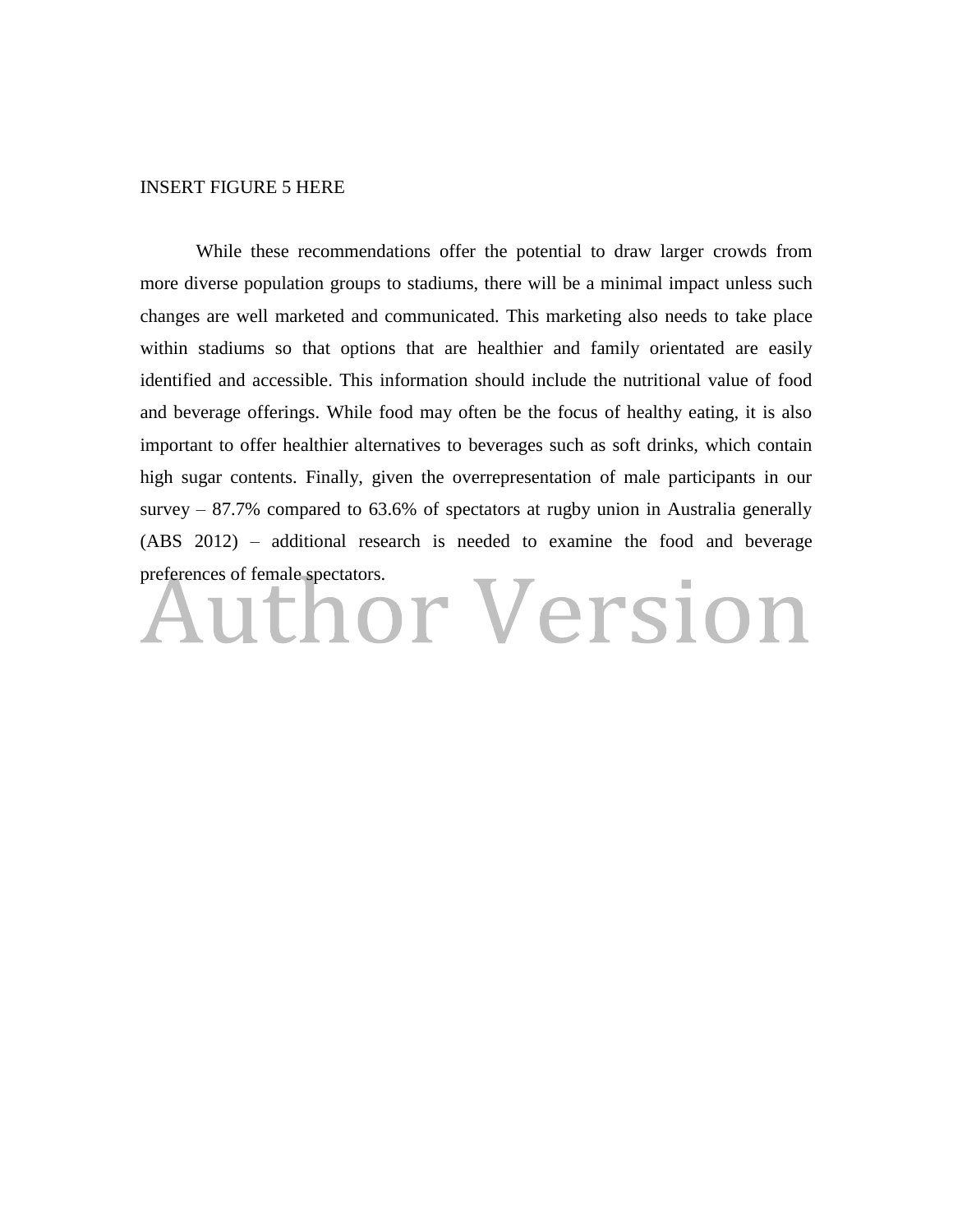#### **Table 1 . Scale mean scores**

| <b>Scale</b>                      | <b>Mean Score</b> |
|-----------------------------------|-------------------|
| Seating                           | 3.77              |
| <b>Stadium Management</b>         | 3.17              |
| Getting to and Around the Stadium | 3.16              |
| At the Stadium (Topophilia)       | 2.98              |
| Screens and Scoreboards           | 2.87              |
| Aesthetics                        | 2.79              |
| Food and Beverage                 | 1.89              |
| Entertainment                     | 1.79              |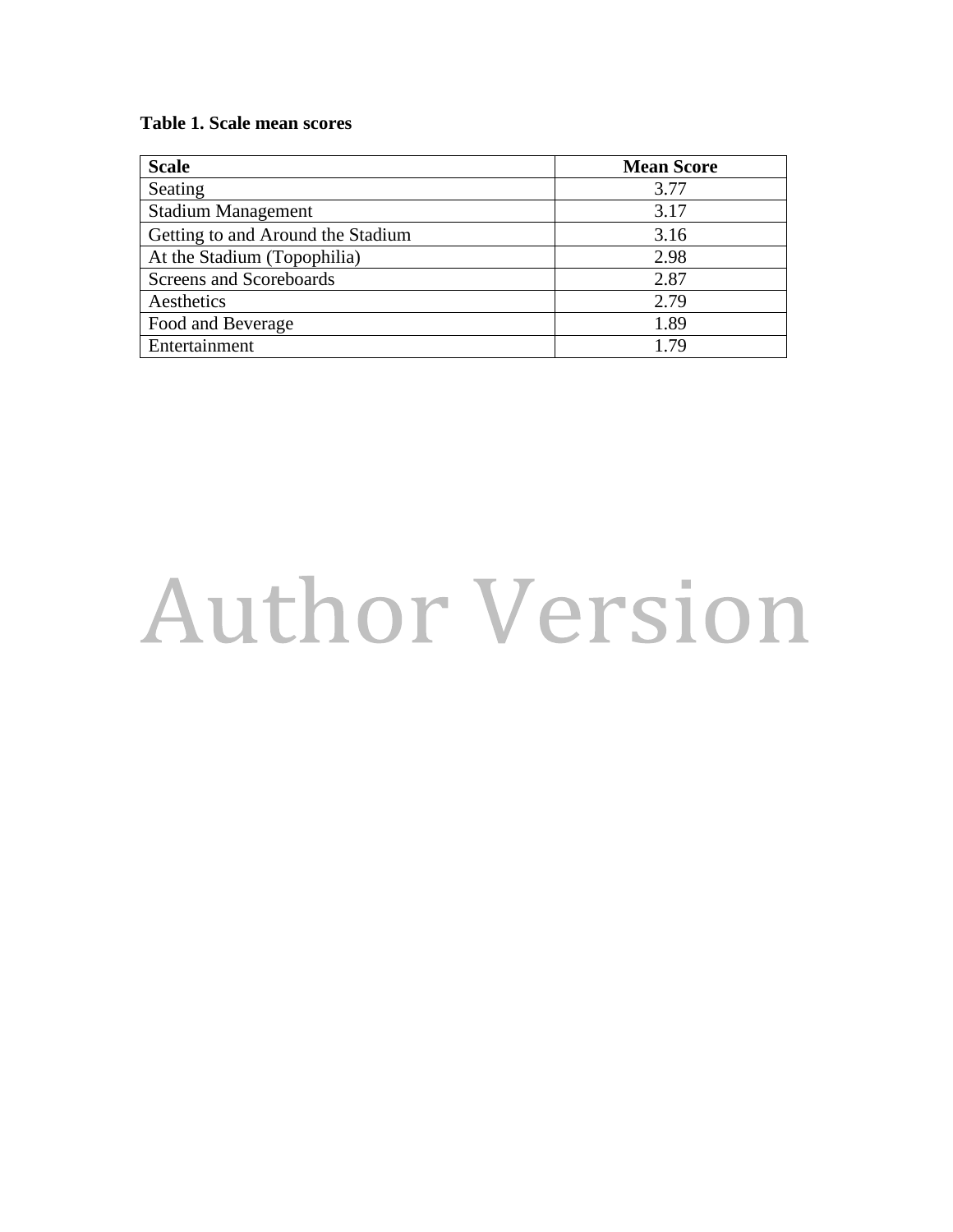| Food & Beverage                                                              |                        |            |                |               |                |  |
|------------------------------------------------------------------------------|------------------------|------------|----------------|---------------|----------------|--|
|                                                                              | All<br><b>Stadiums</b> | <b>ANZ</b> | <b>Allianz</b> | <b>Etihad</b> | <b>Suncorp</b> |  |
| This stadium offers a wide variety of food choices                           | 2.16                   | 2.21       | 2.09           | 2.20          | 2.17           |  |
| This stadium offers a wide variety of beverages<br>choices                   | 2.14                   | 1.94       | 2.13           | 2.67          | 2.29           |  |
| This stadium offers good tasting food                                        | 2.03                   | 1.97       | 2.03           | 2.00          | 2.02           |  |
| This stadium offers fast service for beverages                               | 1.98                   | 1.75       | 1.86           | 2.17          | 2.55           |  |
| This stadium offers healthy food options                                     | 1.83                   | 1.76       | 1.83           | 1.60          | 1.86           |  |
| This stadium offers a variety of ways to order and<br>receive your food      | 1.76                   | 1.66       | 1.71           | 2.60          | 1.88           |  |
| This stadium offers a variety of ways to order and<br>receive your beverages | 1.75                   | 1.55       | 1.68           | 2.40          | 2.05           |  |
| This stadium offers reasonably priced beverages                              | 1.70                   | 1.43       | 1.72           | 2.67          | 1.81           |  |
| This stadium offers reasonably priced food                                   | 1.66                   | 1.43       | 1.64           | 2.20          | 1.90           |  |
| <b>Overall</b>                                                               | 1.89                   | 1.74       | 1.85           | 2.28          | 2.06           |  |

### **Table 2. Food and Beverage Scale Item mean scores**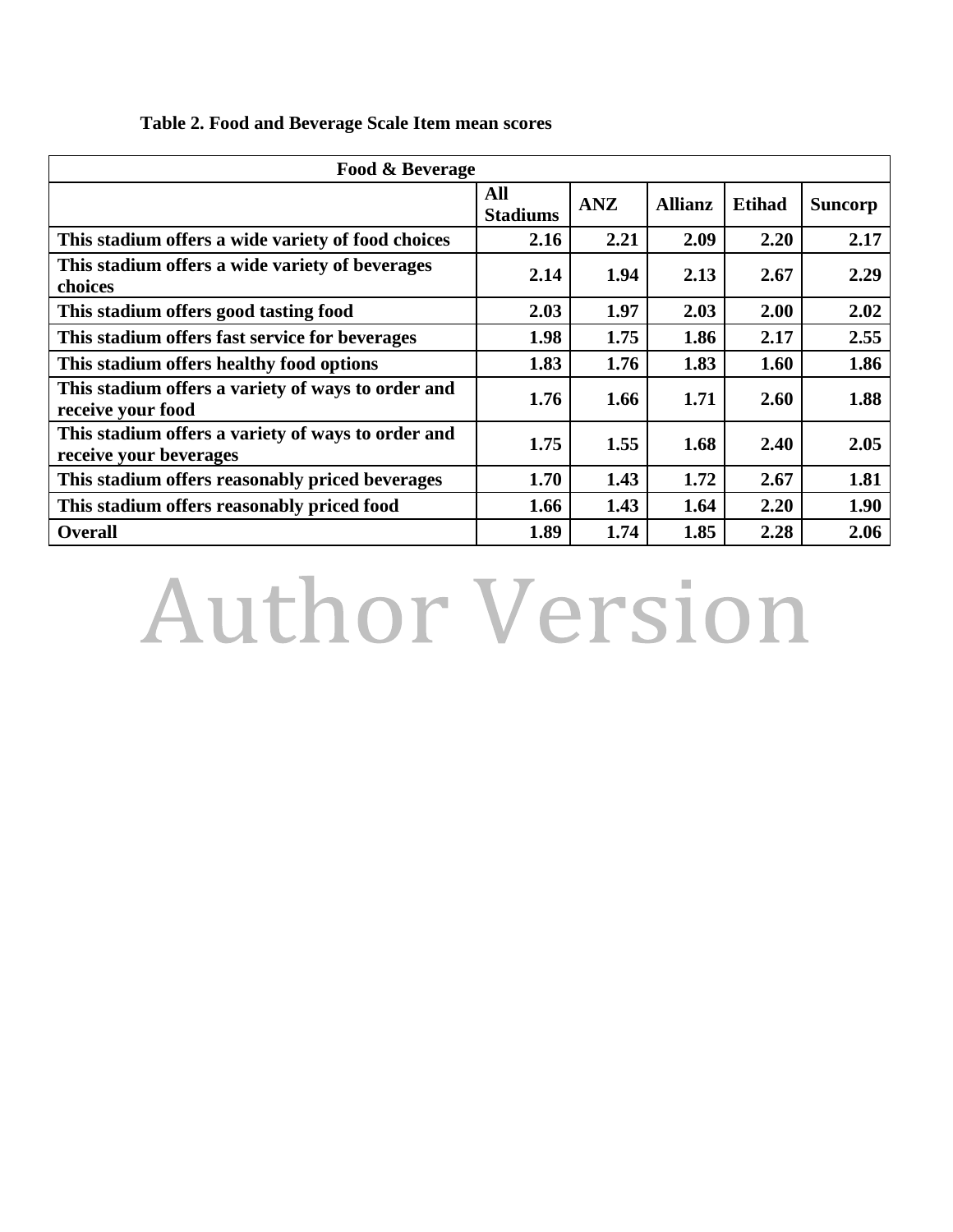**Figure 1. Word Cloud of responses to the questions** *What aspects of the stadium do you consider to be particularly negative?*

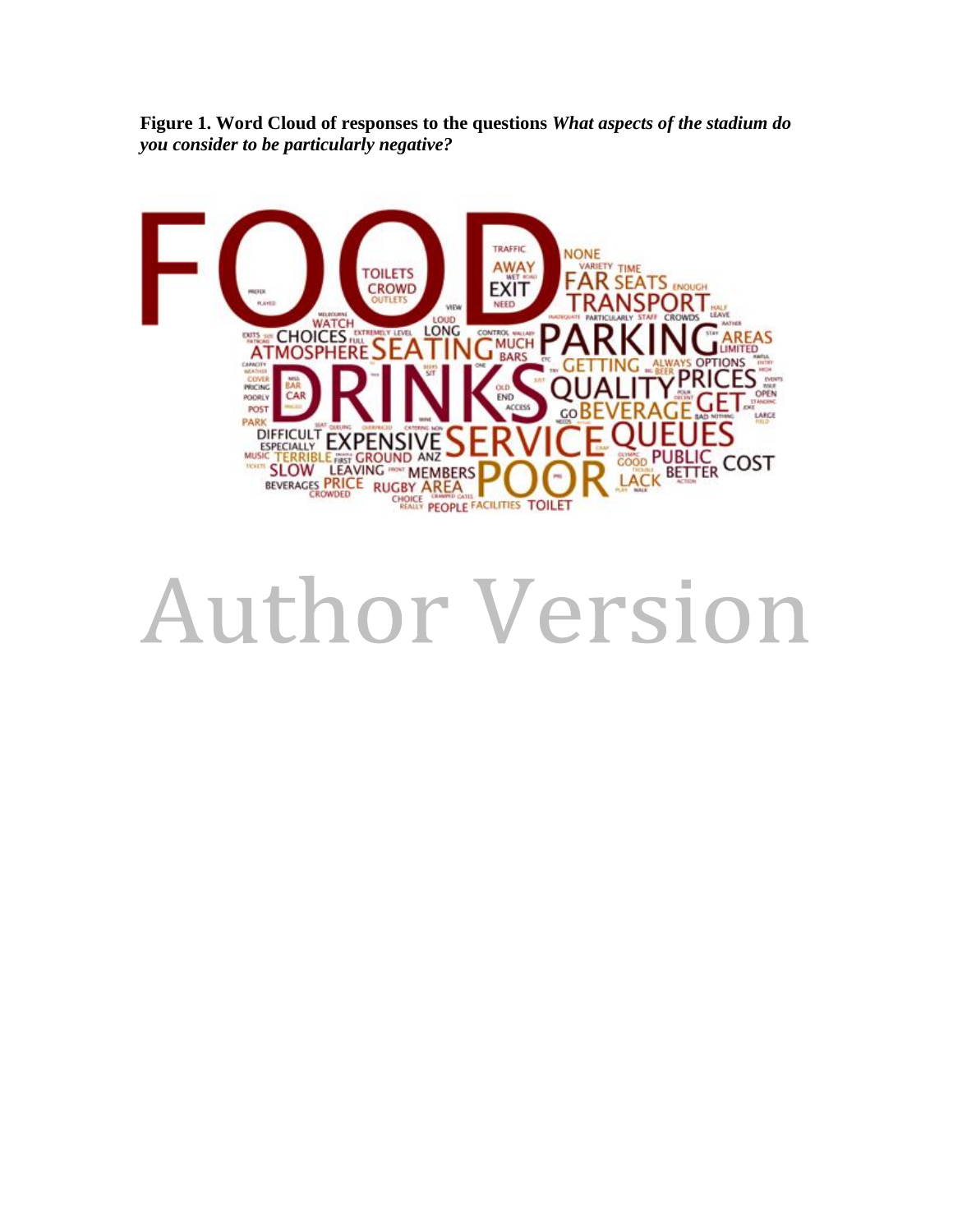**Figure 2. The Stadium Club at the Adelaide Oval**

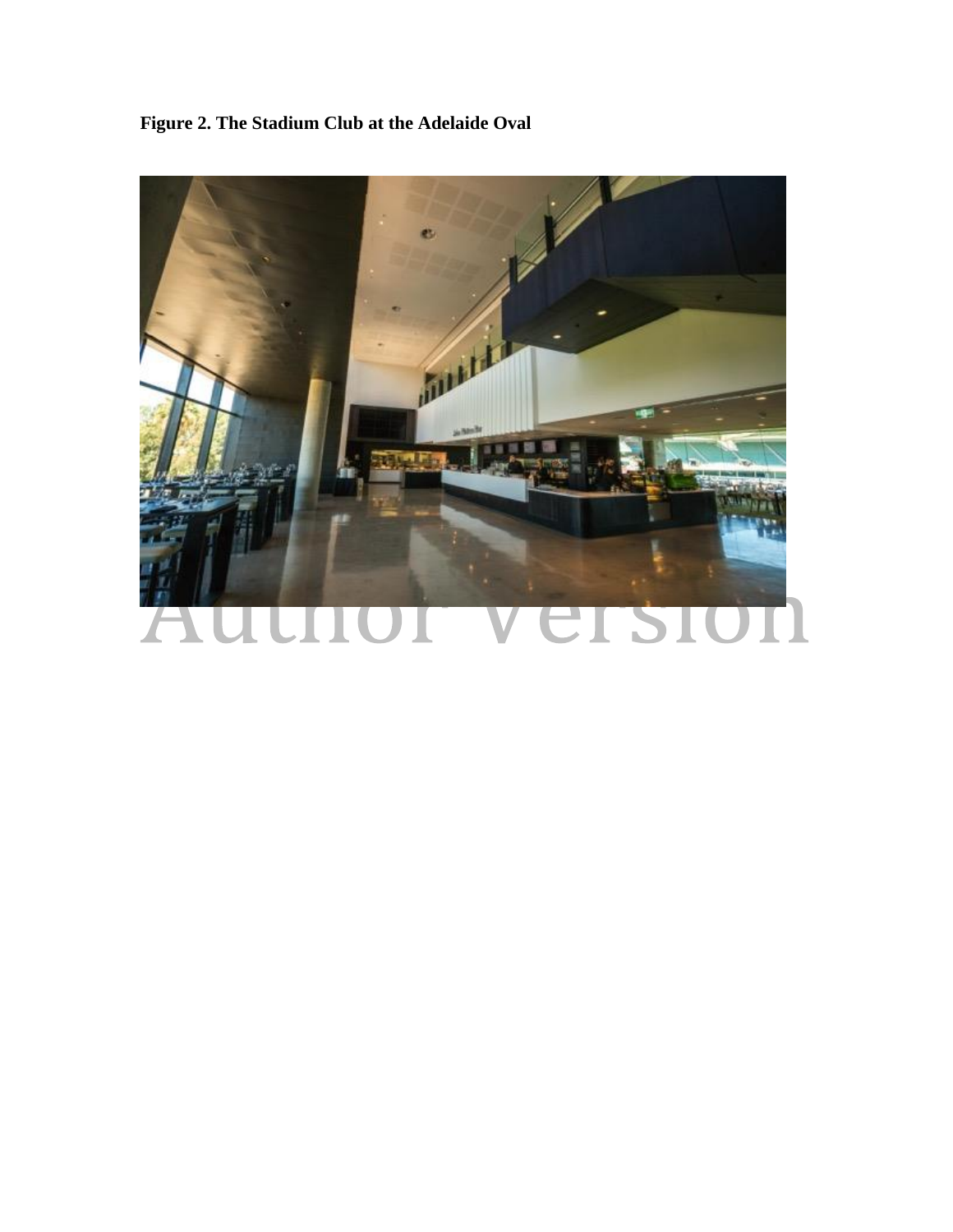

**Figure 3. 'Food court' style food area in SCG Northern Stand**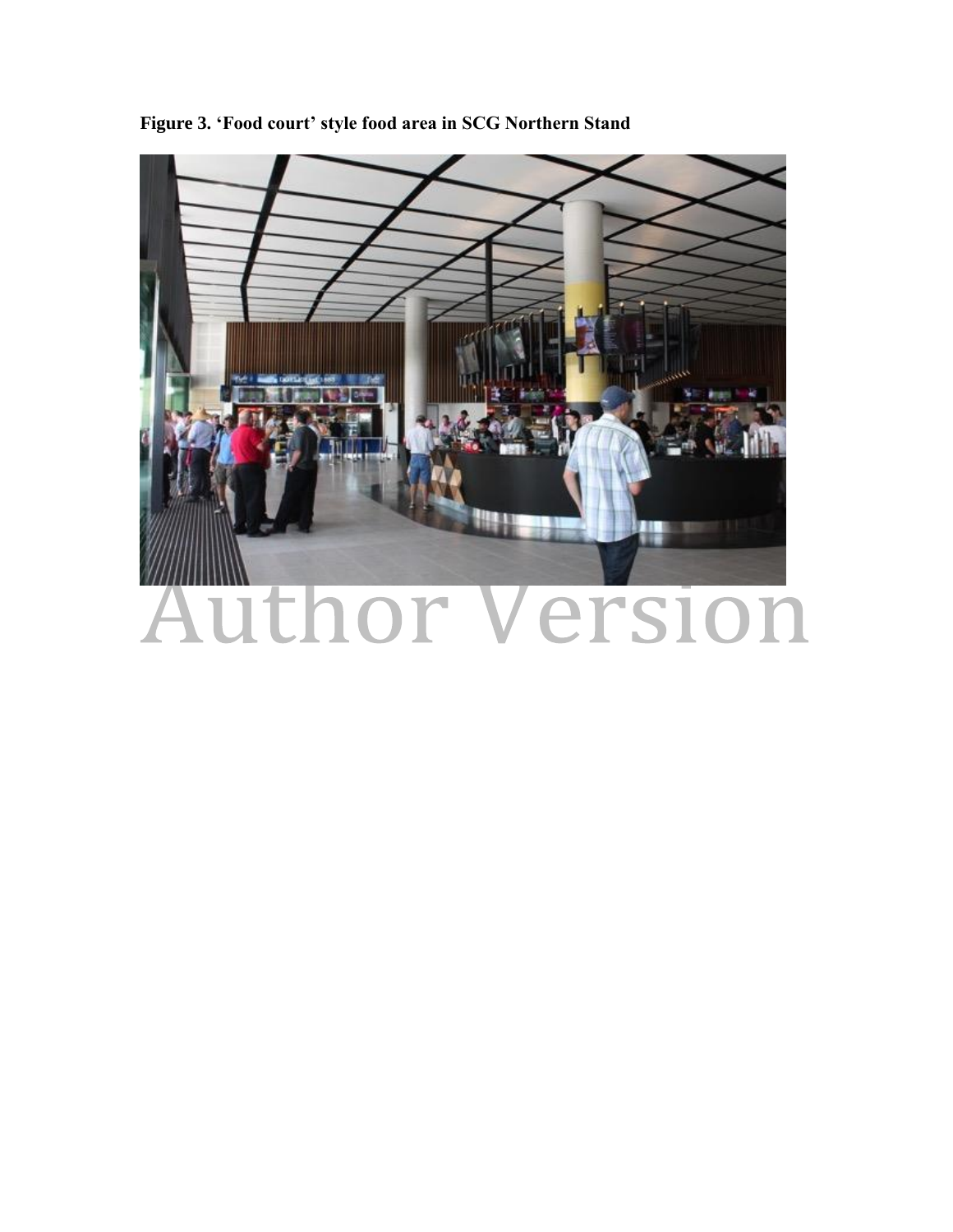

**Figure 4. Microbrewery in SCG Northern Stand**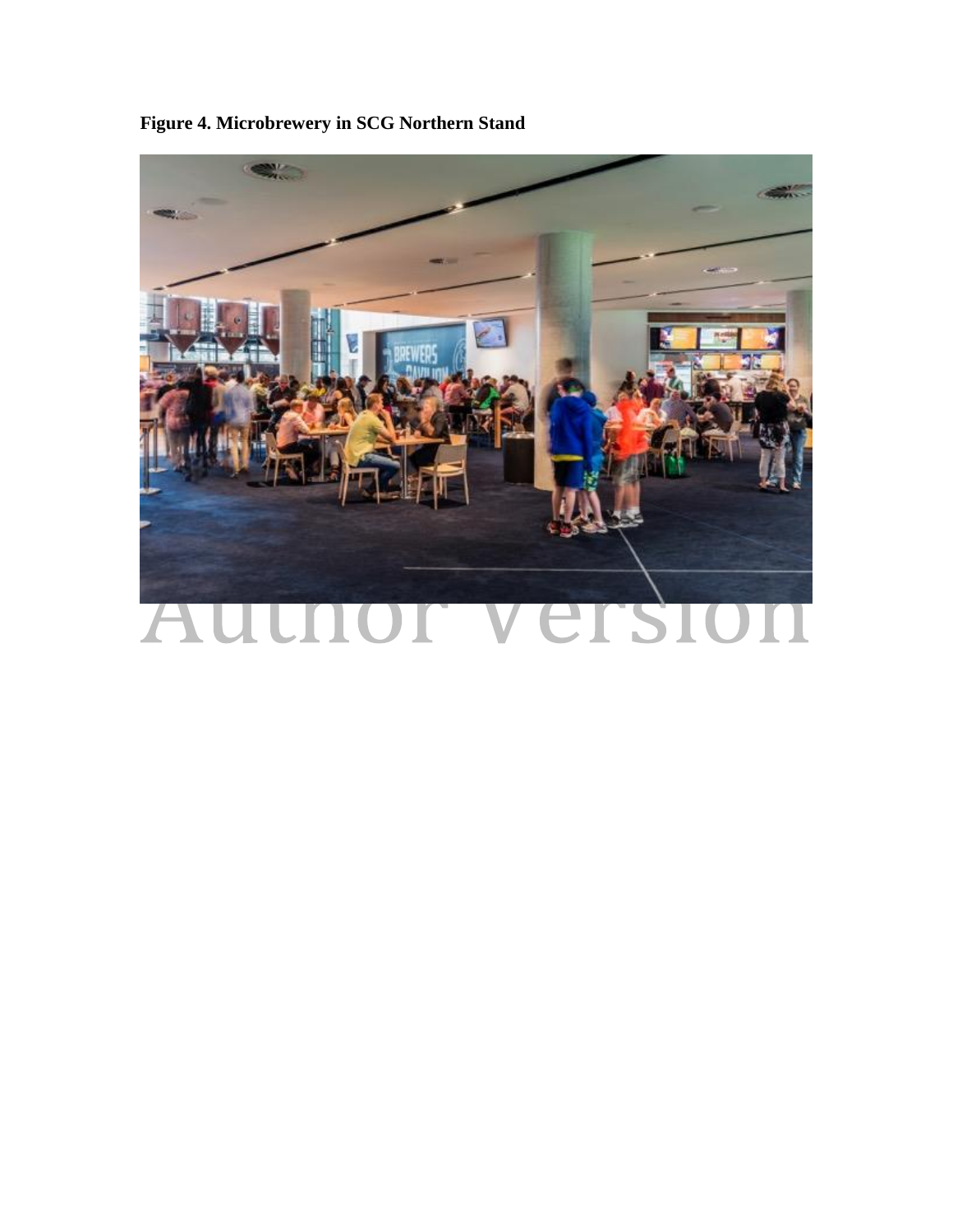

**Figure 5. Food court at Westfield Miranda, Sydney**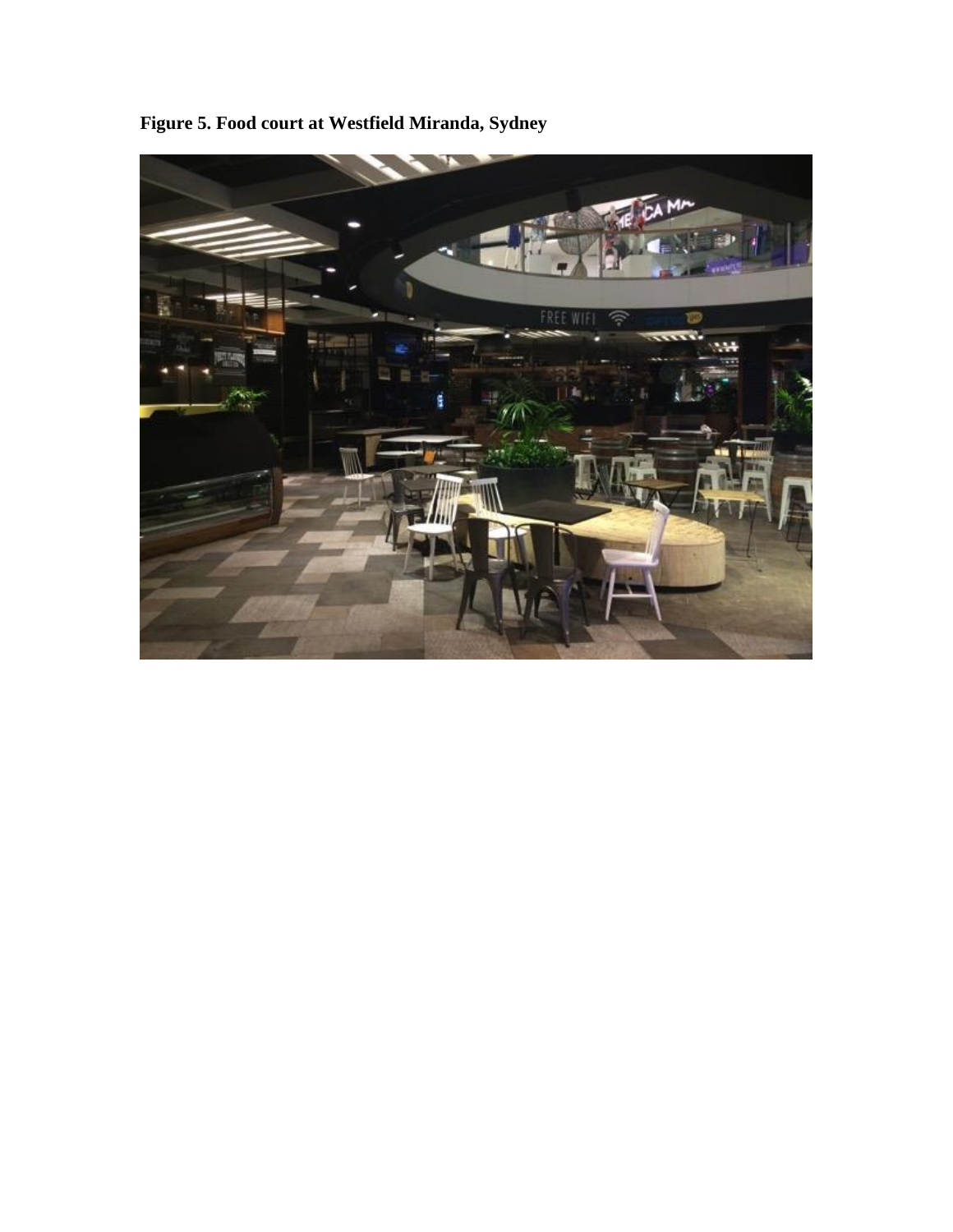### **Appendix 1. Full Survey Scales**

| <b>Getting to and Around the stadium</b>                                      |  |  |
|-------------------------------------------------------------------------------|--|--|
| The stadium is well served by public transport                                |  |  |
| Local roads make it easy to get to this stadium                               |  |  |
| This stadium has ample parking                                                |  |  |
| Stadium parking is easy to get out of after the game                          |  |  |
| Stadium parking is conveniently located                                       |  |  |
| Signs at this stadium help you know where you are going                       |  |  |
| Signs at this stadium give clear directions of where things are located       |  |  |
| The stadium layout makes it easy to get to your seat                          |  |  |
| The stadium layout makes it easy to get to the restrooms or food and          |  |  |
| beverage outlets                                                              |  |  |
| <b>Stadium Aesthetics</b>                                                     |  |  |
| This stadium is painted in attractive colours                                 |  |  |
| This stadium's architecture gives it an attractive character                  |  |  |
| This is an attractive stadium                                                 |  |  |
| This stadium is well maintained                                               |  |  |
| This stadium is modern                                                        |  |  |
| There is plenty of legroom in the seating area                                |  |  |
| There is plenty of elbowroom in this seating area                             |  |  |
| This stadium provides comfortable seats                                       |  |  |
| The arrangement of seats provides plenty of space                             |  |  |
| <b>Entertainment</b>                                                          |  |  |
| Pregame shows/entertainment added to your experience at this stadium          |  |  |
| Interval/halftime shows/entertainment added to your experience at this        |  |  |
| stadium                                                                       |  |  |
| Postgame shows/entertainment added to your experience at this stadium         |  |  |
| During game shows/entertainment added to your experience at this stadium      |  |  |
| Shows/entertainment at this stadium provide a suitable degree of              |  |  |
| interactivity                                                                 |  |  |
| <b>Screens and Scoreboards</b>                                                |  |  |
| The screens/scoreboards are entertaining to watch                             |  |  |
| The screens/scoreboards add excitement to the game                            |  |  |
| This stadium provides interesting statistics/information                      |  |  |
| This stadium has high quality screens/scoreboards                             |  |  |
| The screens/scoreboards are conveniently located                              |  |  |
| You rely on the screens/scoreboards to watch the game                         |  |  |
| <b>Seating</b>                                                                |  |  |
| The whole playing area is easily visible from your preferred seating location |  |  |
| Your view is not obstructed from your preferred seating location              |  |  |
| When the ball is in the air your view of it is not obscured from your         |  |  |
| preferred seating location                                                    |  |  |
| You are protected from the elements in your preferred seating location        |  |  |
| Your preferred seating location is close enough to the playing field          |  |  |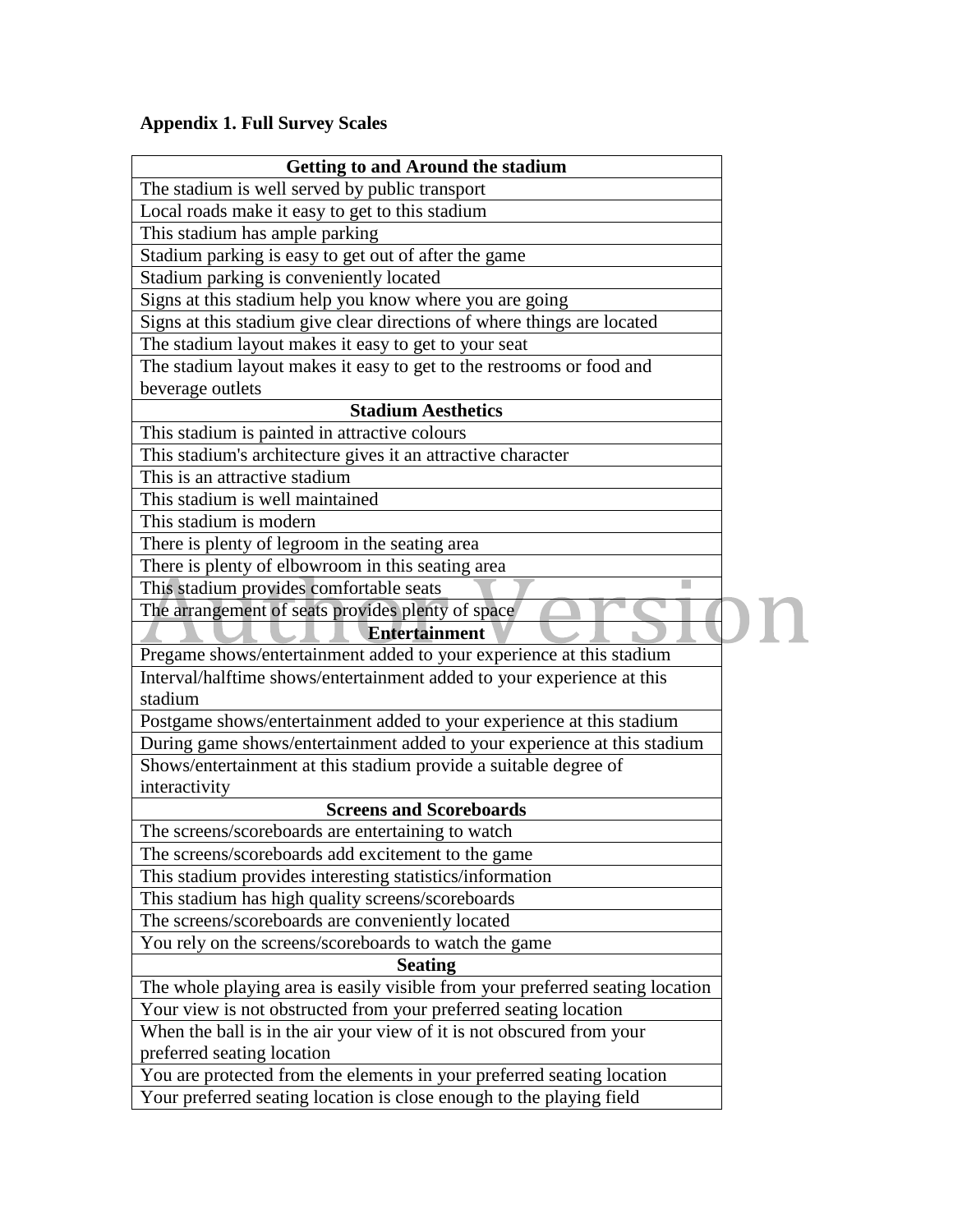| The sound quality is good in your preferred seating location                  |  |  |  |  |
|-------------------------------------------------------------------------------|--|--|--|--|
| At the stadium (Topophilia)                                                   |  |  |  |  |
| You enjoy spending time at this stadium                                       |  |  |  |  |
| You like to stay at this stadium for as long as possible                      |  |  |  |  |
| You like to stay for the whole game                                           |  |  |  |  |
| You are able to access the internet via your mobile phone or other devices at |  |  |  |  |
| this stadium                                                                  |  |  |  |  |
| You have a good phone signal at this stadium                                  |  |  |  |  |
| You are able to access social media sites such as Twitter and Facebook at     |  |  |  |  |
| This stadium                                                                  |  |  |  |  |
| You feel at home at this stadium                                              |  |  |  |  |
| The journey to this stadium has special meaning for you                       |  |  |  |  |
| You know your way around this stadium                                         |  |  |  |  |
| <b>Food and Beverage</b>                                                      |  |  |  |  |
| This stadium offers a wide variety of food choices                            |  |  |  |  |
| This stadium offers good tasting food                                         |  |  |  |  |
| This stadium offers healthy food options                                      |  |  |  |  |
| This stadium offers reasonably priced food                                    |  |  |  |  |
| This stadium offers a variety of ways to order and receive your food          |  |  |  |  |
| This stadium offers a wide variety of drinks choices                          |  |  |  |  |
| This stadium offers reasonably priced drinks                                  |  |  |  |  |
| This stadium offers fast service for drinks                                   |  |  |  |  |
| This stadium offers a variety of ways to order and receive your drinks        |  |  |  |  |
| <b>Stadium Management</b>                                                     |  |  |  |  |
| This stadium maintains clean restrooms                                        |  |  |  |  |
| This stadium maintains clean food and beverage areas                          |  |  |  |  |
| This stadium maintains clear walkways and exits                               |  |  |  |  |
| This stadium makes certain that offensive fans are controlled                 |  |  |  |  |
| This stadium monitors abusive fans                                            |  |  |  |  |
| This stadium is concerned about controlling abusive fans                      |  |  |  |  |
| Queues for toilets at this stadium are acceptable                             |  |  |  |  |
| Queues for food and drinks at this stadium are acceptable                     |  |  |  |  |
| It is easy to enter this stadium                                              |  |  |  |  |
| It is easy to leave this stadium                                              |  |  |  |  |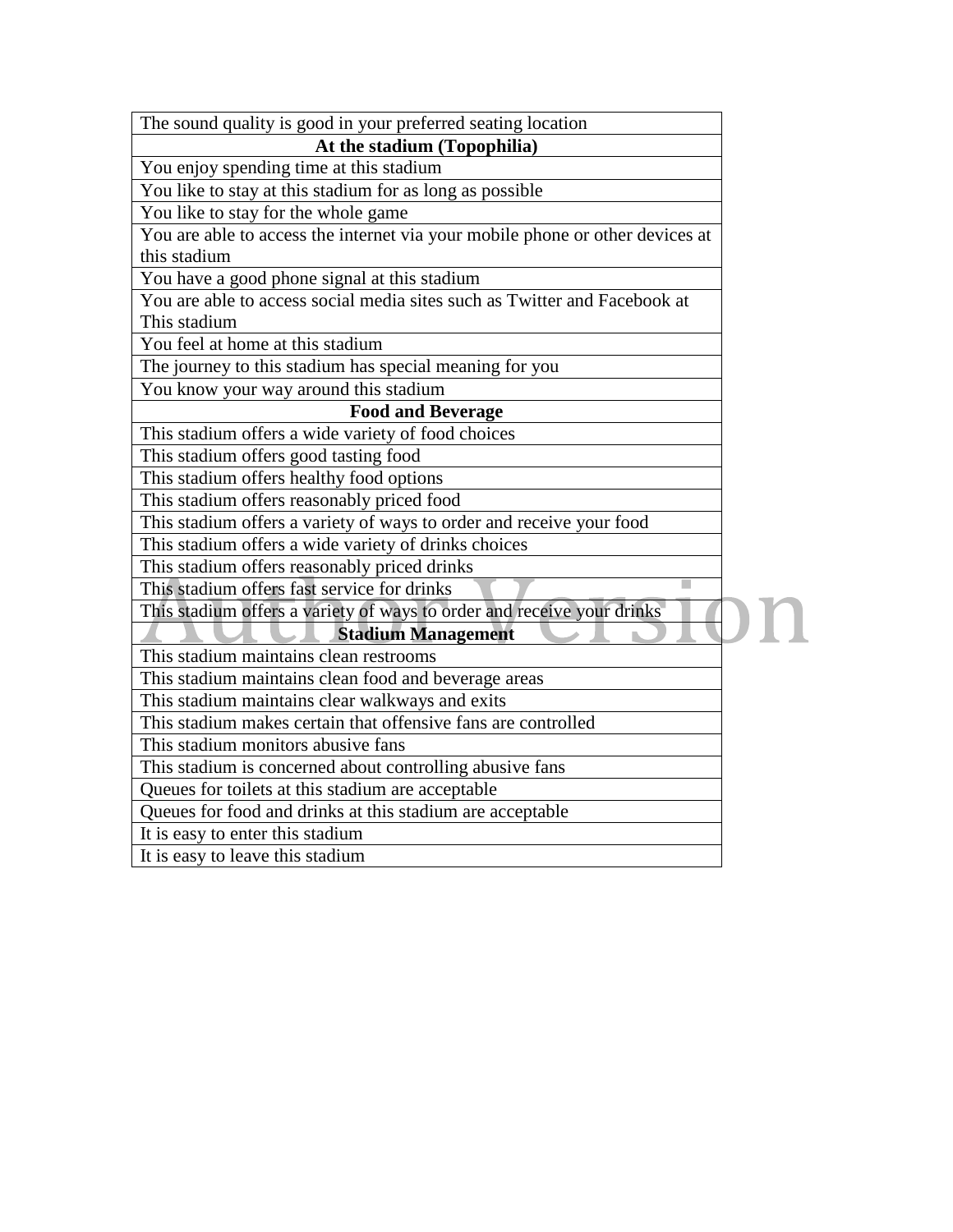#### **References**

- ABS. 2012. Sport and Recreation: A Statistical Overview. edited by ABS: Australian Bureau of Statistics.
- Ahearn, Laura M. 2014. "Detecting research patterns and paratextual features in AE word clouds, keywords, and titles." American Ethnologist 41 (1): 17-30. doi: 10.1111/amet.12056.
- Anagnostopoulos, Christos. "From Corporate Social Responsibility (CSR) to... Club Stakeholder Relationship (CSR): the case of football." The Social Responsibility Research Network Constitution (2011).
- Bale, John. 1996. "Space, Place and Body Culture: Yi-Fu Tuan and a Geography of Sport." Geografiska Annaler. Series B, Human Geography 78 (3): 163-171. doi: 10.2307/490831.
- Barrett, Chris. 2016. "Big Bash League jumps into top 10 of most attended sports leagues in the world." Last Modified January 11th 2016 Accessed 20th January. [http://www.smh.com.au/sport/cricket/big-bash-league-jumps-into-top-10-of-most](http://www.smh.com.au/sport/cricket/big-bash-league-jumps-into-top-10-of-most-attended-sports-leagues-in-the-world-20160110-gm2w8z.html.)[attended-sports-leagues-in-the-world-20160110-gm2w8z.html.](http://www.smh.com.au/sport/cricket/big-bash-league-jumps-into-top-10-of-most-attended-sports-leagues-in-the-world-20160110-gm2w8z.html.)
- BBC. 2015. "Price of Football: Most ticket prices frozen or reduced." Last Modified 14th October 2015 Accessed 15th October. <http://www.bbc.com/sport/0/football/34531731.>
- Blank, Ashley, Kristi Sweeney, and Rhema Fuller. 2014. "Room for Growth in Professional Sport: An Examination of the Factors Affecting African-American Attendance." Sport Marketing Quarterly 23 (4): 225-240.
- Bouchet, Patrick, Guillaume Bodet, Iouri Bernache-Assollant, and Faycel Kada. 2011.
- "Segmenting sport spectators: Construction and preliminary validation of the Sporting Event Experience Search (SEES) scale." Sport Management Review 14  $(1): 42-53.$
- Byon, Kevin K., James J. Zhang, and Thomas A. Baker. 2013. "Impact of core and peripheral service quality on consumption behavior of professional team sport spectators as mediated by perceived value." European Sport Management Quarterly 13 (2): 232-263.
- Cherny, Daniel. 2015. "Etihad Stadium under pressure after MCG lowers food and drink prices." The Age, Last Modified March 3rd 2015 Accessed 1oth August. http://www.theage.com.au/afl/afl-news/etihad-stadium-under-pressure-after-mcglowers-food-and-drink-prices-20150302-13sga0.html.
- Drenten, Jenna, Cara Okieshen Peters, Thomas Leigh, and Candice R. Hollenbeck. 2009. "Not Just a Party in the Parking Lot: An Exploratory Investigation of the Motives Underlying the Ritual Commitment of Football Tailgaters." Sport Marketing Quarterly 18 (2): 92-106.
- Drygas, Wojciech, Joanna Ruszkowska, Matthew Philpott, Olav BjÖrkstrÖm, Mike Parker, Robin Ireland, Federico Roncarolo, and Maria Tenconi. 2013. "Good practices and health policy analysis in European sports stadia: results from the 'Healthy Stadia' project." Health Promotion International 28 (2): 157-165. doi: 10.1093/heapro/dar088.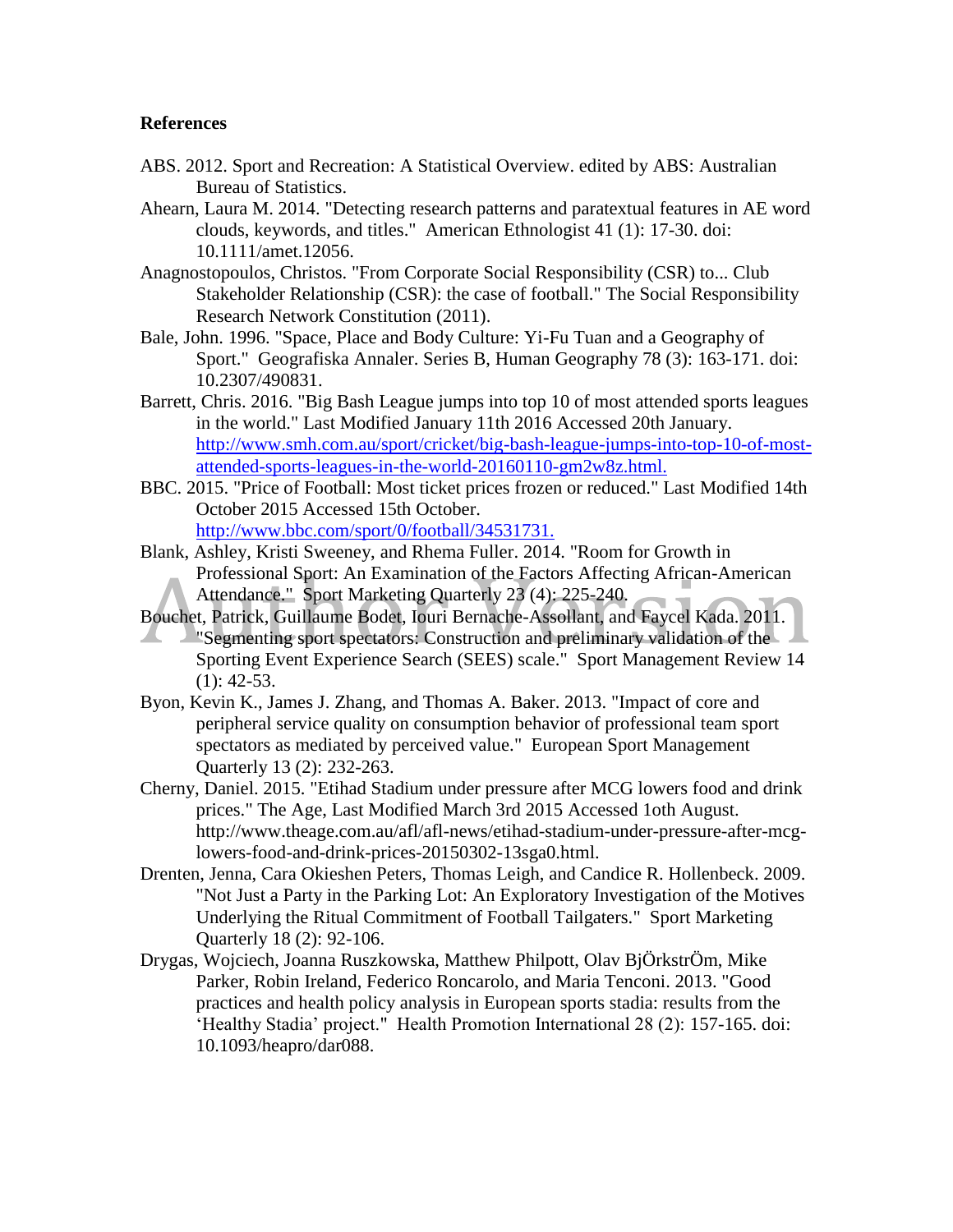- Fabricant, Florence. 2005. "Healthier Food Lineup at New Stadium." New York Times, 27th April 2005, 10. http://www.nytimes.com/2005/04/27/style/dining/food-stuffhealthier-food-lineup-at-new-stadium.html.
- Fernandez, Manny. 2007. "Latin Food at Yankee Stadium. Now, How About That!" New York Times, 11th May 2007.

http://www.nytimes.com/2007/05/11/nyregion/11food.html?\_r=0.

- Giulianotti, Richard. 2002. "Supporters, Followers, Fans, and Flaneurs." Journal of Sport & Social Issues 26 (1): 25-46. doi: 10.1177/0193723502261003.
- Greenwell, T. Christopher, Janet S. Fink, and Donna L. Pastore. 2002. "Assessing the Influence of the Physical Sports Facility on Customer Satisfaction within the Context of the Service Experience." Sport Management Review 5 (2):129-148. doi: [http://dx.doi.org/10.1016/S1441-3523\(02\)70064-8.](http://dx.doi.org/10.1016/S1441-3523(02)70064-8.)
- Guggenheim, Lauren, S. Mo Jang, Soo Young Bae, and W. Russell Neuman. 2015. "The Dynamics of Issue Frame Competition in Traditional and Social Media." The ANNALS of the American Academy of Political and Social Science 659 (1): 207- 224. doi: 10.1177/0002716215570549.
- Hall, John, Barry O'Mahony, and Julian Vieceli. 2010. "An empirical model of attendance factors at major sporting events." International Journal of Hospitality Management 29 (2): 328-334.
- Hill, Brad, and B. Christine Green. 2000. "Repeat Attendance as a Function of Involvement, Loyalty, and the Sportscape Across Three Football Contexts." Sport Management Review 3 (2):145-162. doi: http://dx.doi.org/10.1016/S1441- 3523(00)70083-0.
- Hunt, Carter A., Jie Gao, and Lan Xue. 2014. "A visual analysis of trends in the titles and keywords of top-ranked tourism journals." Current Issues in Tourism 17 (10):849-855. doi: 10.1080/13683500.2014.900000.
- Inoue, Yuhei, Sami Yli-Piipari, Todd Layne, Heather O. Chambliss, and Carol C. Irwin. 2015. "A preliminary study of a professional sport organization's family-centered health promotion initiative." International Review on Public and Nonprofit Marketing 12 (2): 189-205.
- Ireland, Robin, and Francine Watkins. 2010. "Football fans and food: a case study of a football club in the English Premier League." Public Health Nutrition 13 (05):682-687. doi: doi:10.1017/S1368980009991765.
- IRFU. 2014. "Beat The Queue At Aviva Stadium With 'My Order App'." Last Modified March 26th 2014 Accessed 19th April. http://www.irishrugby.ie/news/30247.php - .VbYQJWDoYWl.
- James, Jeffrey, G. Steven Breezeel, and Stephen Ross. 2001. "A Two-Stage Study of the Reasons to Begin and Continue Tailgating." Sport Marketing Quarterly 10 (4):212.
- Jones, Grant. 2015. "New app will allow football lovers to have food ordered and delivered to their stadium seats." Last Modified February 25th 2015 Accessed 19th April. http://www.dailytelegraph.com.au/lifestyle/food/new-app-will-allowfootball-lovers-to-have-food-ordered-and-delivered-to-their-stadium-seats/storyfnov1g0j-1227238025816.
- Keaton, Shaughan A., Nicholas M. Watanabe, and Christopher C. Gearhart. 2015. "A Comparison of College Football and NASCAR Consumer Profiles: Identity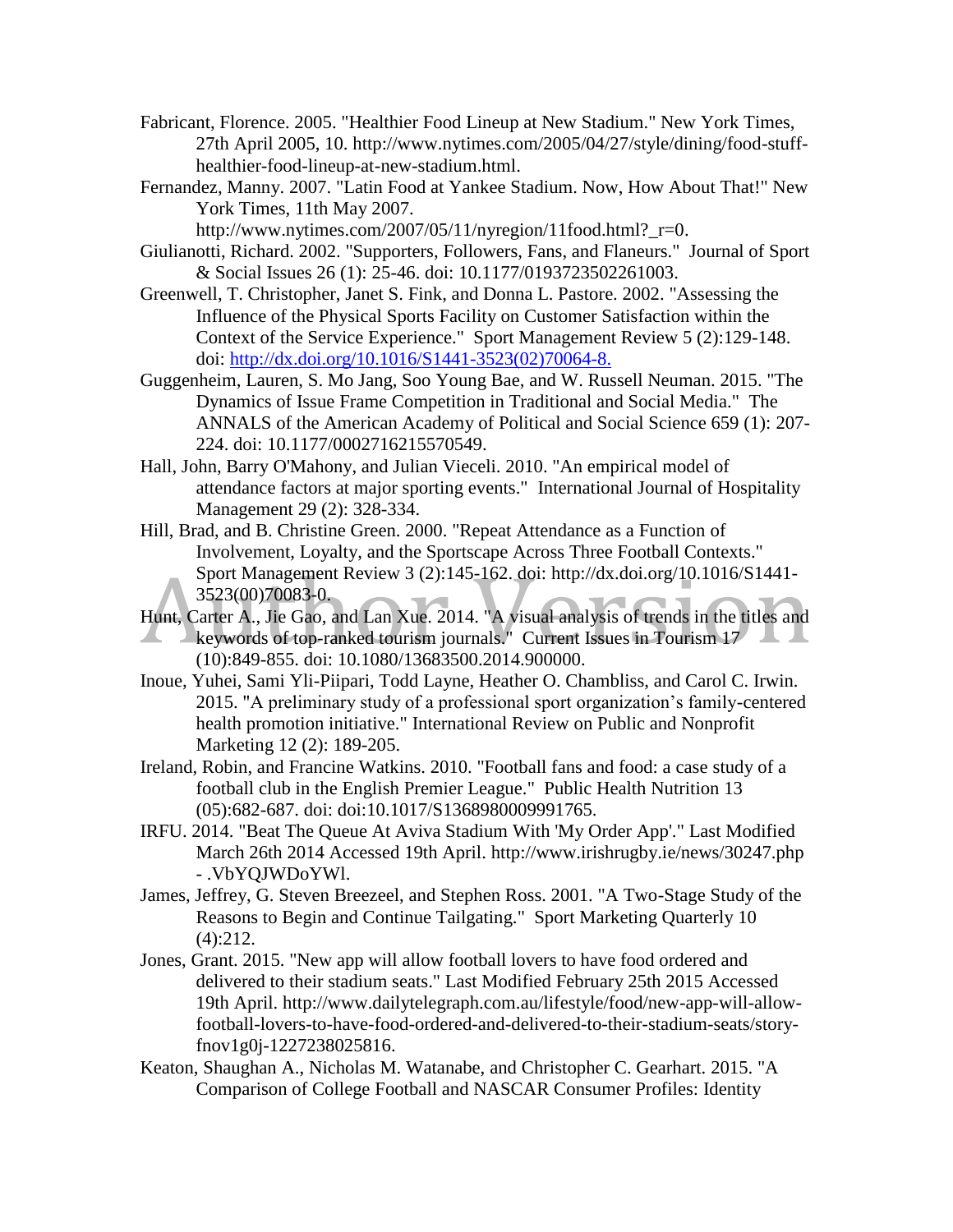Formation and Spectatorship Motivation." Sport Marketing Quarterly 24 (1): 43- 55.

- Kovaricek, Elk. 2010. "The glorious meat pie and humble pie floater." ABC Adelaide, Last Modified 31st May 2010 Accessed 20th July. http://blogs.abc.net.au/sa/2010/05/the-glorious-meat-pie-and-humble-piefloater.html?site=adelaide&program=adelaide\_afternoons.
- Lambrecht, Keith W., Frederick Kaefer, and Samuel D. Ramenofsky. 2009. "Sportscape Factors Influencing Spectator Attendance and Satisfaction at a Professional Golf Association Tournament." Sport Marketing Quarterly 18 (3): 165-172.
- Langley, Sophie. 2015. "Australia: land of the rising sushi (and the falling spring roll)." Aus Food News, Last Modified January 19th 2015 Accessed 27th September. http://ausfoodnews.com.au/2015/01/19/australia-land-of-the-rising-sushi-and-thefalling-spring-roll.html.
- Lee, Seunghwan, Bob Heere, and Kyu-soo Chung. 2013. "Which Senses Matter More? The Impact of Our Senses on Team Identity and Team Loyalty." Sport Marketing Quarterly 22 (4): 203-213.
- Lera-López, Fernando, Andrea Ollo-López, and Manuel Rapún-Gárate. 2012. "Sports spectatorship in Spain: attendance and consumption." European Sport Management Quarterly 12 (3): 265-289. doi: 10.1080/16184742.2012.680897.
- Madrigal, Robert. 2006. "Measuring the Multidimensional Nature of Sporting Event Performance Consumption." Joournal of Leisure Research 38 (3): 267-276.
- Miles, Louella, and Simon Rines. 2004. Football Sponsorship & Commerce: An Analysis of Sponsorship and Commercial Opportunities in Football. Buckfastleigh, UK: International Marketing Reports Ltd.
- News Limited. 2015. "Masters food prices are ridiculous." Last Modified April 9th 2015 Accessed 9th April. http://www.news.com.au/sport/sports-life/masters-foodprices-are-ridiculous/story-fno61i58-1227296602993.
- Parnell, Daniel, Andy Pringle, Jim McKenna, Stephen Zwolinsky, Zoe Rutherford, Jackie Hargreaves, Lizzie Trotter, Michael Rigby, and David Richardson. 2015 "Reaching older people with PA delivered in football clubs: the reach, adoption and implementation characteristics of the Extra Time Programme." BMC Public Health 15 (1): 220.
- Parry, Keith D, Ian Jones, and Daniel L. Wann. 2014. "An Examination of Sport Fandom in the United Kingdom: A Comparative Analysis of Fan Behaviors, Socialization Processes, and Team Identification." Journal of Sport Behavior 37 (3): 251-267.
- Penny, Simon, and Steve Redhead. 2009. "We're not really here: Manchester City, mobility and placelessness." Sport in Society 12 (6): 755-764. doi: 10.1080/17430430902944217.
- PRNewswire. 2009. "In-Seat Food Delivery Available Stadium-Wide at Rio Tinto." PR Newswire, 23rd July 2009. http://www.prnewswire.com/news-releases/in-seatfood-delivery-available-stadium-wide-at-rio-tinto-62265612.html.
- Ramshaw, Gregory, and Sean Gammon. 2010. "On home ground? Twickenham Stadium Tours and the construction of sport heritage." Journal of Heritage Tourism 5 (2): 87-102. doi: 10.1080/17438730903484184.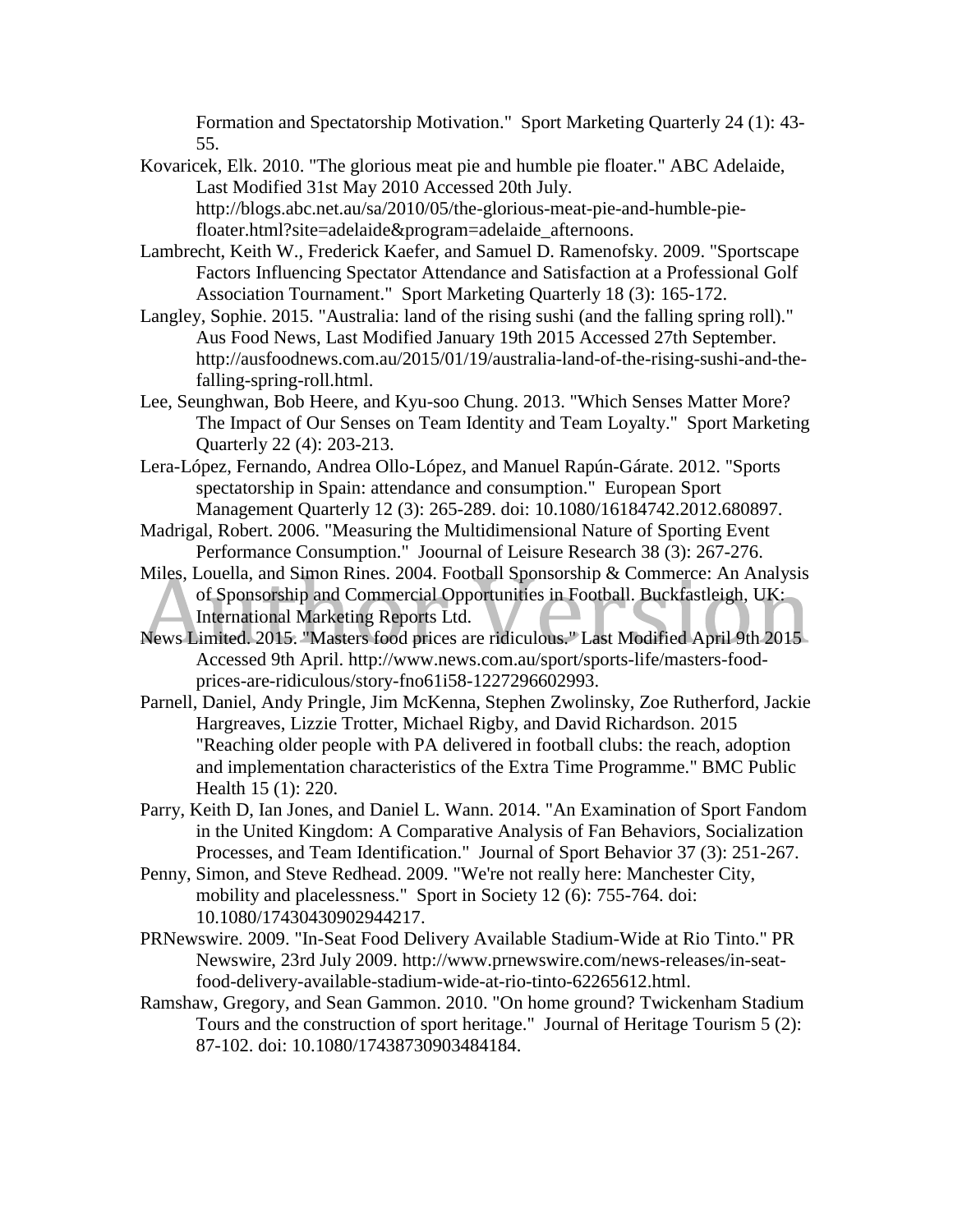- Roan, Shari. 1997. "Buy Me Some Peanuts and Yogurt?; Food: Survey finds healthy choices have become available at all major league stadiums." Los Angeles Times, 11th June1997, 3-C, 3:4.
- Rowe, David, and Jay Scherer. 2014. Sport, public broadcasting, and cultural citizenship: signal lost? New York: Routledge.
- Rolfe, Peter. 2014. "Price rises for food and drink at MCG and Etihad Stadium hit footy fans." Herald Sun, Last Modified March 15th 2014 Accessed 10th August. http://www.heraldsun.com.au/news/victoria/price-rises-for-food-and-drink-atmcg-and-etihad-stadium-hit-footy-fans/story-fni0fit3-1226855806466.
- Rolfe, Peter. 2015. "Etihad Stadium lowers food prices ahead of 2015 AFL season, following MCG." Last Modified March 26th 2015 Accessed 20th July. http://www.heraldsun.com.au/sport/afl/etihad-stadium-lowers-food-prices-aheadof-2015-afl-season-following-mcg/story-fni5ezdm-1227279029679.
- Russell, Natalie Ermann. 2011. "Forget stadium food -- just eat up at the tailgate." USA TODAY, 21st September 2011.

http://www.dailycomet.com/article/20110921/WIRE/110929934.

- SCG. 2014. "Fact Sheet on new grandstands." Accessed 19th April. [http://sydneycricketground.com.au/news/2014-ashes-media-kit/new](http://sydneycricketground.com.au/news/2014-ashes-media-kit/new-grandstands/fact-sheet-on-new-grandstands/)[grandstands/fact-sheet-on-new-grandstands/.](http://sydneycricketground.com.au/news/2014-ashes-media-kit/new-grandstands/fact-sheet-on-new-grandstands/)
- Sarstedt, Marko, Christian Ringle, Sascha Raithel, and Siegfried Gudergan. 2014. "In Pursuit of Understanding What Drives Fan Satisfaction." Journal of Leisure Research 46 (4):419-447.
- Savige, Gayle, Abbie MacFarlane, Kylie Ball, Anthony Worsley and David Crawford. 2007. "Snacking behaviors of adolescents and their association with skipping meals". International Journal of Behavioral Nutrition and Physical Activity 4 (36): 36.
- Sporting Intelligence. 2013. "NFL remains by far the best attended domestic sports league in the world « Sporting Intelligence." Last Modified 4th January 2013 Accessed 7th January. http://www.sportingintelligence.com/2013/01/04/nflremains-best-attended-domestic-sports-league-in-the-world-040101/.
- Sukalakamala, Piyavan, Sophitmanee Sukalakamala, and Pam Young. 2013. "An Exploratory Study of the Concession Preferences of Generation Y Consumers." Journal of Foodservice Business Research 16 (4): 378-390. doi: 10.1080/15378020.2013.824278.
- Tarbert, Kristine. 2015. "High cost of hydration: Sports stadiums facing pressure to reduce food and drink prices." The Daily Telegraph, Last Modified March 3rd 2015 Accessed 20th July. [http://www.dailytelegraph.com.au/newslocal/west/high](http://www.dailytelegraph.com.au/newslocal/west/high-cost-of-hydration-sports-stadiums-facing-pressure-to-reduce-food-and-drink-prices/story-fngr8i5s-1227245839561)[cost-of-hydration-sports-stadiums-facing-pressure-to-reduce-food-and-drink](http://www.dailytelegraph.com.au/newslocal/west/high-cost-of-hydration-sports-stadiums-facing-pressure-to-reduce-food-and-drink-prices/story-fngr8i5s-1227245839561)[prices/story-fngr8i5s-1227245839561.](http://www.dailytelegraph.com.au/newslocal/west/high-cost-of-hydration-sports-stadiums-facing-pressure-to-reduce-food-and-drink-prices/story-fngr8i5s-1227245839561)
- Tobin, Ben. 2013. "Stadium food is bottom of the league for sports fans." Last Modified December 19th 2013 Accessed 20th January. [https://yougov.co.uk/news/2013/12/19/stadium-food-bottom-league-sports-fans/.](https://yougov.co.uk/news/2013/12/19/stadium-food-bottom-league-sports-fans/)
- Veenhuyzen, Max. 2014. "Meat pie: a great Australian dish." The Guardian, Last Modified 7th May 2014 Accessed 20th July. [http://www.theguardian.com/lifeandstyle/australia-food-blog/2014/may/07/meat](http://www.theguardian.com/lifeandstyle/australia-food-blog/2014/may/07/meat-pie-a-great-australian-dish)[pie-a-great-australian-dish.](http://www.theguardian.com/lifeandstyle/australia-food-blog/2014/may/07/meat-pie-a-great-australian-dish)